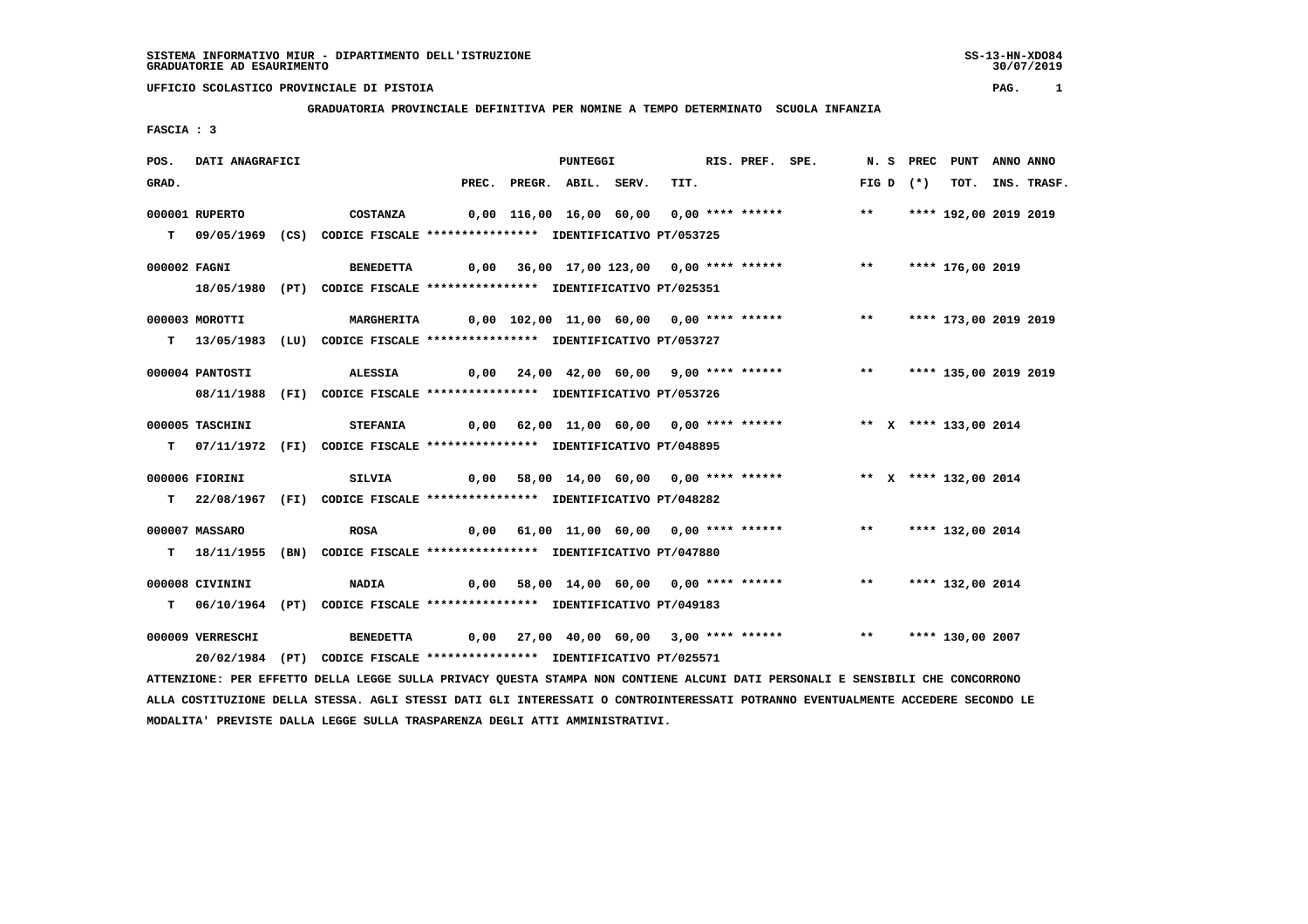**GRADUATORIA PROVINCIALE DEFINITIVA PER NOMINE A TEMPO DETERMINATO SCUOLA INFANZIA**

 **FASCIA : 3**

| POS.         | DATI ANAGRAFICI  |                                                                                                                                 |       | <b>PUNTEGGI</b>    |                                         | RIS. PREF. SPE. |                                                                            |             | N. S PREC PUNT ANNO ANNO |                  |
|--------------|------------------|---------------------------------------------------------------------------------------------------------------------------------|-------|--------------------|-----------------------------------------|-----------------|----------------------------------------------------------------------------|-------------|--------------------------|------------------|
| GRAD.        |                  |                                                                                                                                 | PREC. | PREGR. ABIL. SERV. | TIT.                                    |                 |                                                                            | FIG D $(*)$ |                          | TOT. INS. TRASF. |
|              | 000010 SANTORO   | <b>GIOVANNA</b>                                                                                                                 |       |                    | 0,00 56,00 14,00 60,00 0,00 **** ****** |                 |                                                                            | $***$       | **** 130,00 2014         |                  |
|              |                  | T 28/01/1973 (KR) CODICE FISCALE *************** IDENTIFICATIVO PT/048280                                                       |       |                    |                                         |                 |                                                                            |             |                          |                  |
|              |                  |                                                                                                                                 |       |                    |                                         |                 |                                                                            |             |                          |                  |
|              | 000011 PRATESI   | <b>STEFANIA</b>                                                                                                                 |       |                    |                                         |                 | 0,00 54,00 12,00 60,00 0,00 **** ****** *** **                             |             | **** 126,00 2002         |                  |
|              |                  | 01/10/1973 (PO) CODICE FISCALE *************** IDENTIFICATIVO PT/022916                                                         |       |                    |                                         |                 |                                                                            |             |                          |                  |
|              |                  |                                                                                                                                 |       |                    |                                         |                 |                                                                            |             |                          |                  |
|              | 000012 BARTOLINI | ALESSANDRA                                                                                                                      |       |                    |                                         |                 | 0,00 24,00 42,00 60,00 0,00 **** ******      **   **** 126,00 2007         |             |                          |                  |
|              |                  | 31/07/1986 (PT) CODICE FISCALE *************** IDENTIFICATIVO PT/025285                                                         |       |                    |                                         |                 |                                                                            |             |                          |                  |
|              | 000013 LOMBARDI  | <b>FRANCESCA</b>                                                                                                                |       |                    |                                         |                 | 0,00 66,00 0,00 60,00 0,00 **** ****** *** **                              |             | **** 126,00 2014         |                  |
|              |                  | T 27/12/1979 (FI) CODICE FISCALE *************** IDENTIFICATIVO PT/049685                                                       |       |                    |                                         |                 |                                                                            |             |                          |                  |
|              |                  |                                                                                                                                 |       |                    |                                         |                 |                                                                            |             |                          |                  |
|              | 000014 CESARANO  | <b>EUTALIA</b>                                                                                                                  |       |                    |                                         |                 | 0,00 42,00 13,00 60,00 0,00 **** ******                                    | $***$       | **** 115,00 2019 2019    |                  |
|              |                  | T  10/01/1963 (NA) CODICE FISCALE **************** IDENTIFICATIVO PT/053750                                                     |       |                    |                                         |                 |                                                                            |             |                          |                  |
|              |                  |                                                                                                                                 |       |                    |                                         |                 |                                                                            |             |                          |                  |
|              | 000015 CANTARO   | MARIA ILENIA 0,00 40,00 11,00 53,00 9,00 **** ****** **** **** 113,00 2019 2019                                                 |       |                    |                                         |                 |                                                                            |             |                          |                  |
|              |                  | 11/03/1983 (CL) CODICE FISCALE *************** IDENTIFICATIVO PT/053718                                                         |       |                    |                                         |                 |                                                                            |             |                          |                  |
| 000016 MOFFA |                  | <b>GIOVANNA</b>                                                                                                                 |       |                    |                                         |                 | 0,00 48,00 15,00 48,00 0,00 **** ******                                    | $***$       | **** 111,00 2014 2014    |                  |
|              |                  | 03/10/1977 (BN) CODICE FISCALE *************** IDENTIFICATIVO PT/047403                                                         |       |                    |                                         |                 |                                                                            |             |                          |                  |
|              |                  |                                                                                                                                 |       |                    |                                         |                 |                                                                            |             |                          |                  |
|              | 000017 GUASTINI  | CRISTINA                                                                                                                        |       |                    |                                         |                 | 0,00 48,00 0,00 60,00 0,00 **** ******             **     **** 108,00 2014 |             |                          |                  |
|              |                  | T 11/11/1964 (PT) CODICE FISCALE *************** IDENTIFICATIVO PT/049063                                                       |       |                    |                                         |                 |                                                                            |             |                          |                  |
|              |                  |                                                                                                                                 |       |                    |                                         |                 |                                                                            |             |                          |                  |
|              | 000018 TAMBASCO  | ENZA                                                                                                                            |       |                    |                                         |                 | 0,00 50,00 15,00 34,00 7,00 **** ****** *** **** 106,00 2019 2019          |             |                          |                  |
|              |                  | 28/05/1973 (SA) CODICE FISCALE *************** IDENTIFICATIVO PT/053724                                                         |       |                    |                                         |                 |                                                                            |             |                          |                  |
|              |                  | ATTENZIONE: PER EFFETTO DELLA LEGGE SULLA PRIVACY QUESTA STAMPA NON CONTIENE ALCUNI DATI PERSONALI E SENSIBILI CHE CONCORRONO   |       |                    |                                         |                 |                                                                            |             |                          |                  |
|              |                  | ALLA COSTITUZIONE DELLA STESSA. AGLI STESSI DATI GLI INTERESSATI O CONTROINTERESSATI POTRANNO EVENTUALMENTE ACCEDERE SECONDO LE |       |                    |                                         |                 |                                                                            |             |                          |                  |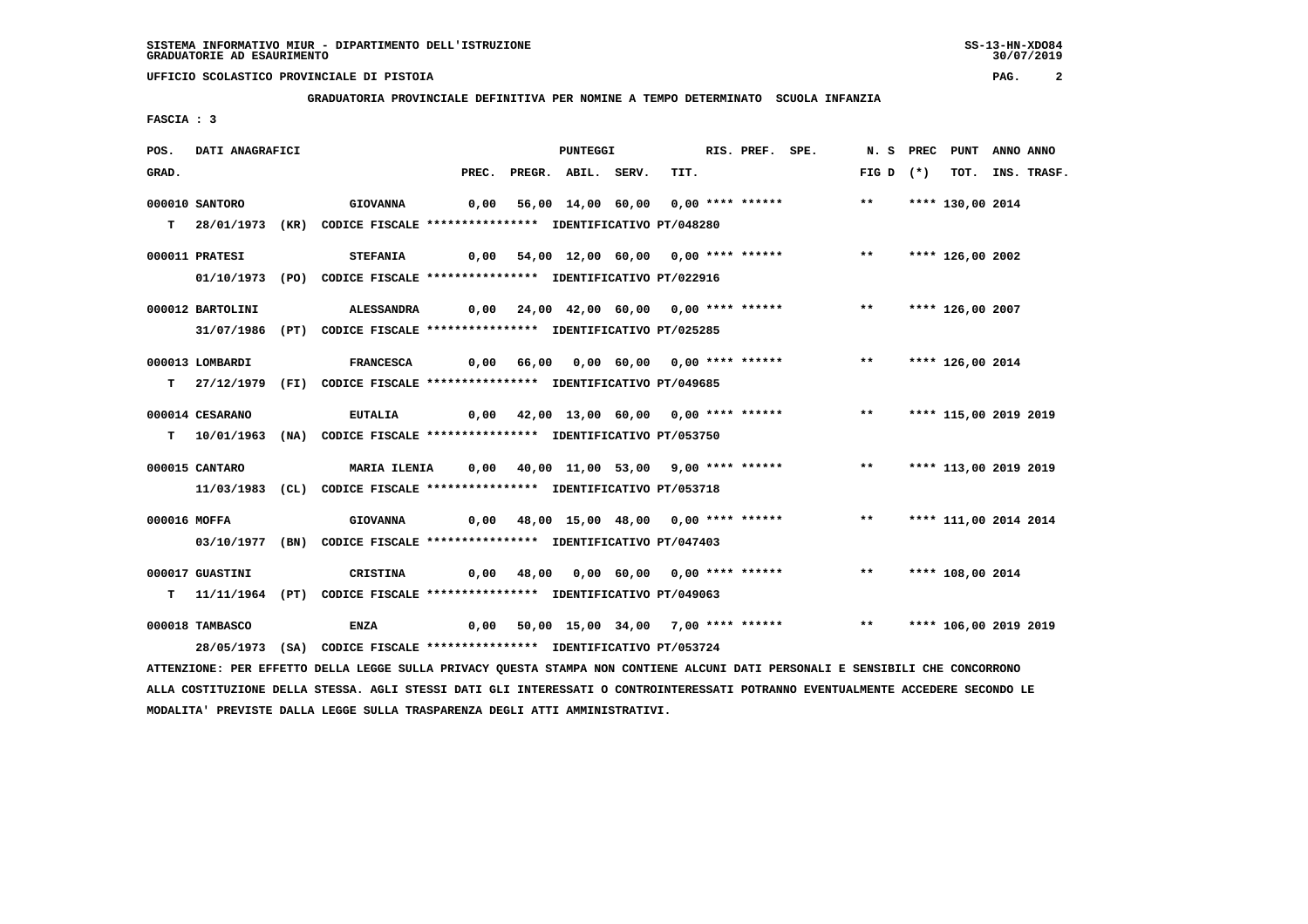**GRADUATORIA PROVINCIALE DEFINITIVA PER NOMINE A TEMPO DETERMINATO SCUOLA INFANZIA**

 **FASCIA : 3**

| POS.        | DATI ANAGRAFICI  |                                                                                                                                 |  | <b>PUNTEGGI</b>          |                                               | RIS. PREF. SPE. |                                                                 |       |             | N. S PREC PUNT ANNO ANNO  |                  |
|-------------|------------------|---------------------------------------------------------------------------------------------------------------------------------|--|--------------------------|-----------------------------------------------|-----------------|-----------------------------------------------------------------|-------|-------------|---------------------------|------------------|
| GRAD.       |                  |                                                                                                                                 |  | PREC. PREGR. ABIL. SERV. | TIT.                                          |                 |                                                                 |       | FIG D $(*)$ |                           | TOT. INS. TRASF. |
|             | 000019 POLITO    | ANNA                                                                                                                            |  |                          | 0,00 32,00 12,00 60,00 0,00 **** ******       |                 |                                                                 |       |             | ** **** 104,00 2014       |                  |
|             |                  |                                                                                                                                 |  |                          |                                               |                 |                                                                 |       |             |                           |                  |
|             |                  | T 07/11/1969 (RM) CODICE FISCALE **************** IDENTIFICATIVO PT/049412                                                      |  |                          |                                               |                 |                                                                 |       |             |                           |                  |
|             | 000020 MACIS     | <b>GIOVANNA</b>                                                                                                                 |  |                          | 0,00 46,00 12,00 42,00 3,00 **** ******       |                 |                                                                 |       |             | ** X **** 103,00 2014     |                  |
|             |                  | T 01/09/1967 (CA) CODICE FISCALE **************** IDENTIFICATIVO PT/048615                                                      |  |                          |                                               |                 |                                                                 |       |             |                           |                  |
|             |                  |                                                                                                                                 |  |                          |                                               |                 |                                                                 |       |             |                           |                  |
|             | 000021 MORESCHI  | <b>BARBARA</b>                                                                                                                  |  |                          | 0,00 36,00 14,00 48,00 3,00 **** ******       |                 |                                                                 |       |             | ** **** 101,00 2014       |                  |
|             |                  | T 07/07/1982 (PT) CODICE FISCALE *************** IDENTIFICATIVO PT/049154                                                       |  |                          |                                               |                 |                                                                 |       |             |                           |                  |
|             | 000022 ROMANI    | <b>SANDRA</b>                                                                                                                   |  |                          | $0,00$ 24,00 13,00 60,00 0,00 **** ******     |                 |                                                                 |       |             | ** **** 97,00 2014        |                  |
|             |                  | T 04/06/1958 (PT) CODICE FISCALE *************** IDENTIFICATIVO PT/047678                                                       |  |                          |                                               |                 |                                                                 |       |             |                           |                  |
|             |                  |                                                                                                                                 |  |                          |                                               |                 |                                                                 |       |             |                           |                  |
|             | 000023 CIANNI    | LOREDANA                                                                                                                        |  |                          | 0,00  14,00  15,00  58,00  9,00  ****  ****** |                 |                                                                 |       |             | ** X **** 96,00 2019 2019 |                  |
|             |                  | 20/03/1969 (CS) CODICE FISCALE *************** IDENTIFICATIVO PT/053751                                                         |  |                          |                                               |                 |                                                                 |       |             |                           |                  |
|             |                  |                                                                                                                                 |  |                          |                                               |                 |                                                                 |       |             |                           |                  |
| 000024 TELA |                  | ILARIA                                                                                                                          |  |                          |                                               |                 |                                                                 |       |             | ** **** 95,00 2014        |                  |
|             |                  | T 12/07/1978 (PT) CODICE FISCALE **************** IDENTIFICATIVO PT/049581                                                      |  |                          |                                               |                 |                                                                 |       |             |                           |                  |
|             | 000025 VALERIANO | MARIA                                                                                                                           |  |                          |                                               |                 | 0,00 58,00 0,00 36,00 0,00 **** ******                          | $***$ |             | **** 94,00 2014           |                  |
|             |                  | T 06/11/1973 (CZ) CODICE FISCALE **************** IDENTIFICATIVO PT/049271                                                      |  |                          |                                               |                 |                                                                 |       |             |                           |                  |
|             |                  |                                                                                                                                 |  |                          |                                               |                 |                                                                 |       |             |                           |                  |
|             | 000026 LUCIA     | CARMELINA                                                                                                                       |  |                          |                                               |                 | 0,00 18,00 15,00 60,00 0,00 **** ****** *** *** **** 93,00 2014 |       |             |                           |                  |
|             |                  | T 14/07/1959 (SA) CODICE FISCALE **************** IDENTIFICATIVO PT/049275                                                      |  |                          |                                               |                 |                                                                 |       |             |                           |                  |
|             |                  |                                                                                                                                 |  |                          |                                               |                 |                                                                 |       |             |                           |                  |
|             | 000027 PISCIOTTA | <b>GENOVEFFA</b>                                                                                                                |  |                          |                                               |                 | $0,00$ 20,00 13,00 54,00 0,00 **** ******                       |       |             | ** **** 87,00 2014        |                  |
| T.          |                  | 05/05/1975 (NA) CODICE FISCALE **************** IDENTIFICATIVO PT/049715                                                        |  |                          |                                               |                 |                                                                 |       |             |                           |                  |
|             |                  | ATTENZIONE: PER EFFETTO DELLA LEGGE SULLA PRIVACY QUESTA STAMPA NON CONTIENE ALCUNI DATI PERSONALI E SENSIBILI CHE CONCORRONO   |  |                          |                                               |                 |                                                                 |       |             |                           |                  |
|             |                  | ALLA COSTITUZIONE DELLA STESSA. AGLI STESSI DATI GLI INTERESSATI O CONTROINTERESSATI POTRANNO EVENTUALMENTE ACCEDERE SECONDO LE |  |                          |                                               |                 |                                                                 |       |             |                           |                  |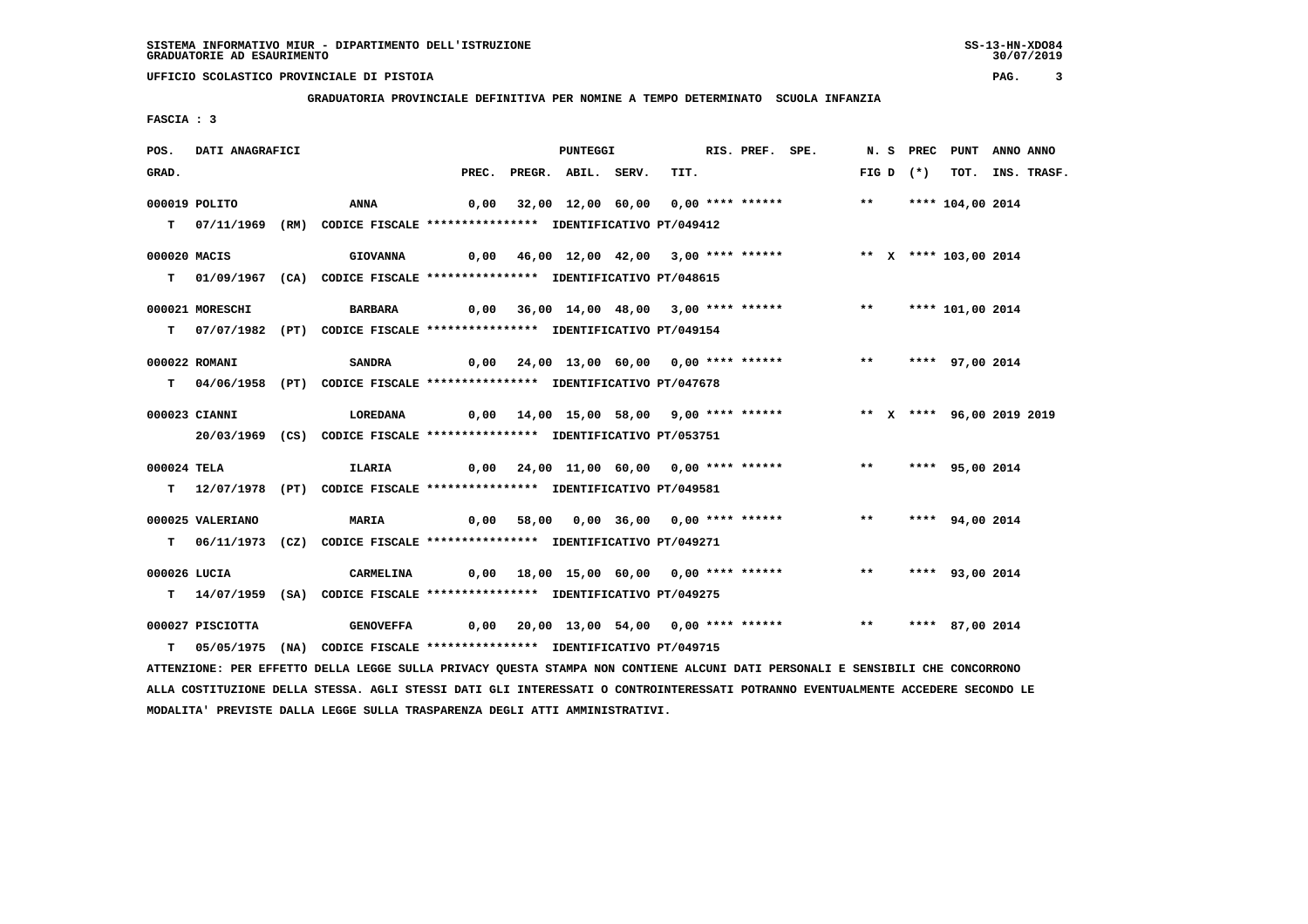**GRADUATORIA PROVINCIALE DEFINITIVA PER NOMINE A TEMPO DETERMINATO SCUOLA INFANZIA**

 **FASCIA : 3**

| POS.  | DATI ANAGRAFICI  |                                                                                                                               |      | PUNTEGGI                 |                                                                 | RIS. PREF. SPE. |                    | N. S PREC PUNT ANNO ANNO |                  |
|-------|------------------|-------------------------------------------------------------------------------------------------------------------------------|------|--------------------------|-----------------------------------------------------------------|-----------------|--------------------|--------------------------|------------------|
| GRAD. |                  |                                                                                                                               |      | PREC. PREGR. ABIL. SERV. | TIT.                                                            |                 | FIG D $(*)$        |                          | TOT. INS. TRASF. |
|       | 000028 DI MAIO   | <b>ANGELA</b>                                                                                                                 |      |                          | 0,00 12,00 15,00 52,00 0,00 **** ****** *** **                  |                 |                    | **** 79,00 2014          |                  |
|       |                  | T 28/03/1979 (FI) CODICE FISCALE *************** IDENTIFICATIVO PT/048783                                                     |      |                          |                                                                 |                 |                    |                          |                  |
|       |                  |                                                                                                                               |      |                          |                                                                 |                 |                    |                          |                  |
|       | 000029 LO PRESTI | <b>ELENA</b>                                                                                                                  |      |                          | 0,00 28,00 0,00 48,00 0,00 **** ****** *** *** **** 76,00 2014  |                 |                    |                          |                  |
|       |                  | T 24/05/1974 (FI) CODICE FISCALE *************** IDENTIFICATIVO PT/048119                                                     |      |                          |                                                                 |                 |                    |                          |                  |
|       | 000030 BRUNETTI  | <b>ARIANNA</b>                                                                                                                | 0,00 |                          | 6,00 12,00 54,00 0,00 **** ******                               |                 | $***$              | **** 72,00 2014          |                  |
|       |                  | T 28/09/1980 (PT) CODICE FISCALE *************** IDENTIFICATIVO PT/047627                                                     |      |                          |                                                                 |                 |                    |                          |                  |
|       |                  |                                                                                                                               |      |                          |                                                                 |                 |                    |                          |                  |
|       | 000031 CORCETTO  | <b>NADIA</b>                                                                                                                  |      |                          | 0,00  10,00  12,00  47,00  0,00  ****  ******                   |                 | ** **** 69,00 2014 |                          |                  |
|       |                  | T 10/04/1981 (PT) CODICE FISCALE **************** IDENTIFICATIVO PT/049642                                                    |      |                          |                                                                 |                 |                    |                          |                  |
|       | 000032 IOZZELLI  | SARA                                                                                                                          |      |                          | 0,00 12,00 13,00 41,00 0,00 **** ****** *** *** **** 66,00 2014 |                 |                    |                          |                  |
|       |                  | T 22/07/1975 (PT) CODICE FISCALE *************** IDENTIFICATIVO PT/048831                                                     |      |                          |                                                                 |                 |                    |                          |                  |
|       |                  |                                                                                                                               |      |                          |                                                                 |                 |                    |                          |                  |
|       | 000033 MORELLI   | <b>LAURA</b>                                                                                                                  | 0,00 |                          | 6,00 12,00 48,00 0,00 **** ******                               |                 | $***$              | **** 66,00 2014          |                  |
|       |                  | T 15/08/1964 (PT) CODICE FISCALE *************** IDENTIFICATIVO PT/048061                                                     |      |                          |                                                                 |                 |                    |                          |                  |
|       | 000034 FIORENZA  | MONICA                                                                                                                        |      |                          | 0,00 13,00 11,00 36,00 3,00 **** ******                         |                 | ** **** 63,00 2014 |                          |                  |
|       |                  | T 07/05/1974 (PT) CODICE FISCALE **************** IDENTIFICATIVO PT/047789                                                    |      |                          |                                                                 |                 |                    |                          |                  |
|       |                  |                                                                                                                               |      |                          |                                                                 |                 |                    |                          |                  |
|       | 000035 SALZANO   | VIRGINIA                                                                                                                      | 0,00 |                          | 4,00 14,00 45,00 0,00 **** ******                               |                 | ** **** 63,00 2014 |                          |                  |
|       |                  | T 15/07/1982 (PT) CODICE FISCALE **************** IDENTIFICATIVO PT/048968                                                    |      |                          |                                                                 |                 |                    |                          |                  |
|       | 000036 STIGNANI  | <b>LINDA</b>                                                                                                                  | 0,00 |                          | 0,00 12,00 48,00 0,00 **** ****** *** *** **** 60,00 2014       |                 |                    |                          |                  |
|       |                  | T 01/10/1980 (PT) CODICE FISCALE *************** IDENTIFICATIVO PT/048271                                                     |      |                          |                                                                 |                 |                    |                          |                  |
|       |                  | ATTENZIONE: PER EFFETTO DELLA LEGGE SULLA PRIVACY QUESTA STAMPA NON CONTIENE ALCUNI DATI PERSONALI E SENSIBILI CHE CONCORRONO |      |                          |                                                                 |                 |                    |                          |                  |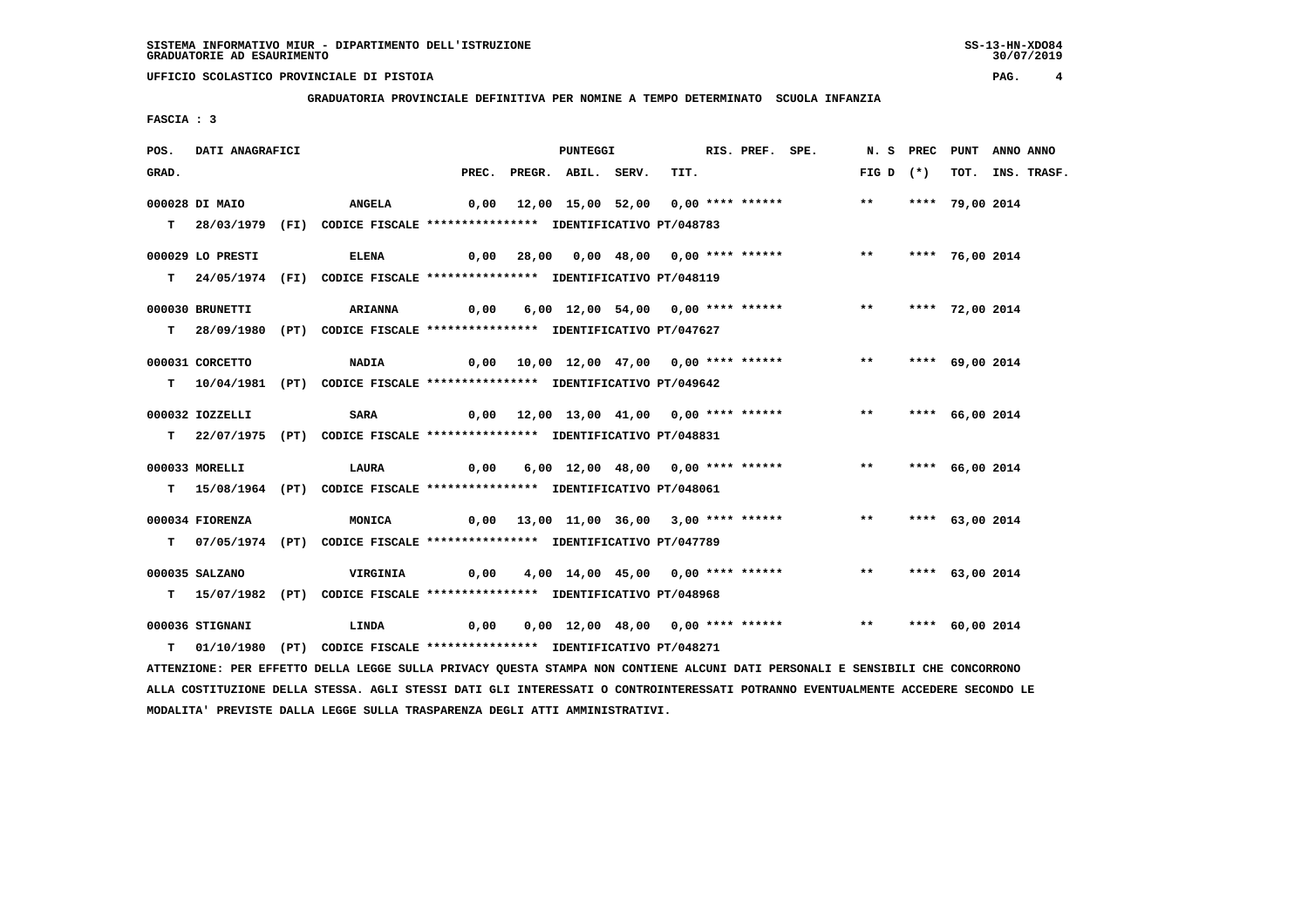**GRADUATORIA PROVINCIALE DEFINITIVA PER NOMINE A TEMPO DETERMINATO SCUOLA INFANZIA**

 **FASCIA : 3**

| POS.  | DATI ANAGRAFICI   |                                                                                                                               |       | PUNTEGGI           |                                                                                 | RIS. PREF. SPE. |                         | N. S PREC PUNT ANNO ANNO |                      |                  |
|-------|-------------------|-------------------------------------------------------------------------------------------------------------------------------|-------|--------------------|---------------------------------------------------------------------------------|-----------------|-------------------------|--------------------------|----------------------|------------------|
| GRAD. |                   |                                                                                                                               | PREC. | PREGR. ABIL. SERV. | TIT.                                                                            |                 | FIG D $(*)$             |                          |                      | TOT. INS. TRASF. |
|       | 000037 PAGANELLI  | <b>SARA</b>                                                                                                                   | 0,00  |                    | 2,00 14,00 44,00 0,00 **** ******                                               |                 | $***$                   |                          | **** 60,00 2014      |                  |
|       |                   | T 22/01/1969 (PT) CODICE FISCALE **************** IDENTIFICATIVO PT/047567                                                    |       |                    |                                                                                 |                 |                         |                          |                      |                  |
|       | 000038 FALCONE    | PATRIZIA                                                                                                                      |       |                    | 0,00  0,00  17,00  42,00  0,00  ****  ******    **    ***    ***    59,00  2007 |                 |                         |                          |                      |                  |
|       |                   | 24/11/1965 (AG) CODICE FISCALE *************** IDENTIFICATIVO PT/049975                                                       |       |                    |                                                                                 |                 |                         |                          |                      |                  |
|       | 000039 GRILLO     | VITTORIA                                                                                                                      |       |                    | 0,00 15,00 0,00 44,00 0,00 **** ******                                          |                 | $***$                   |                          | **** 59,00 2014      |                  |
|       |                   | T 01/05/1976 (NA) CODICE FISCALE *************** IDENTIFICATIVO PT/048726                                                     |       |                    |                                                                                 |                 |                         |                          |                      |                  |
|       |                   |                                                                                                                               |       |                    |                                                                                 |                 |                         |                          |                      |                  |
|       | 000040 MOLLICA    | MICHELINA                                                                                                                     |       |                    | 0,00 10,00 11,00 38,00 0,00 **** ****** *** **                                  |                 |                         |                          | **** 59,00 2014      |                  |
|       |                   | T 06/03/1972 (NA) CODICE FISCALE *************** IDENTIFICATIVO PT/048195                                                     |       |                    |                                                                                 |                 |                         |                          |                      |                  |
|       | 000041 MARIGLIANO | ANNA                                                                                                                          | 0,00  |                    | 6,00 15,00 36,00 0,00 **** ******                                               |                 | ** **** 57,00 2019 2019 |                          |                      |                  |
|       |                   | 01/01/1967 (NA) CODICE FISCALE *************** IDENTIFICATIVO PT/053730                                                       |       |                    |                                                                                 |                 |                         |                          |                      |                  |
|       | 000042 TIGNANELLI | ANGELICA                                                                                                                      |       |                    | 0,00 27,00 13,00 14,00 0,00 **** ****** *** **                                  |                 |                         |                          | **** 54,00 2019 2019 |                  |
|       |                   | 31/10/1963 (CS) CODICE FISCALE *************** IDENTIFICATIVO PT/053722                                                       |       |                    |                                                                                 |                 |                         |                          |                      |                  |
|       |                   |                                                                                                                               |       |                    |                                                                                 |                 |                         |                          |                      |                  |
|       | 000043 BIONDI     | VALENTINA                                                                                                                     |       |                    | 0,00 2,00 14,00 36,00 0,00 **** ****** *** ** ** **** 52,00 2014                |                 |                         |                          |                      |                  |
|       |                   | T 19/10/1980 (FI) CODICE FISCALE *************** IDENTIFICATIVO PT/049948                                                     |       |                    |                                                                                 |                 |                         |                          |                      |                  |
|       | 000044 POLVERINO  | <b>ASSUNTA</b>                                                                                                                | 0,00  |                    | 0,00 15,00 36,00 0,00 **** ******                                               |                 |                         | ** **** 51,00 2019 2019  |                      |                  |
|       |                   | 27/12/1967 (NA) CODICE FISCALE *************** IDENTIFICATIVO PT/053737                                                       |       |                    |                                                                                 |                 |                         |                          |                      |                  |
|       | 000045 BAGNOLI    | <b>SABRINA</b>                                                                                                                | 0,00  |                    | 0,00 13,00 36,00 0,00 **** ******             **     **** 49,00 2014            |                 |                         |                          |                      |                  |
|       |                   | T 20/05/1968 (FI) CODICE FISCALE **************** IDENTIFICATIVO PT/048272                                                    |       |                    |                                                                                 |                 |                         |                          |                      |                  |
|       |                   | ATTENZIONE: PER EFFETTO DELLA LEGGE SULLA PRIVACY QUESTA STAMPA NON CONTIENE ALCUNI DATI PERSONALI E SENSIBILI CHE CONCORRONO |       |                    |                                                                                 |                 |                         |                          |                      |                  |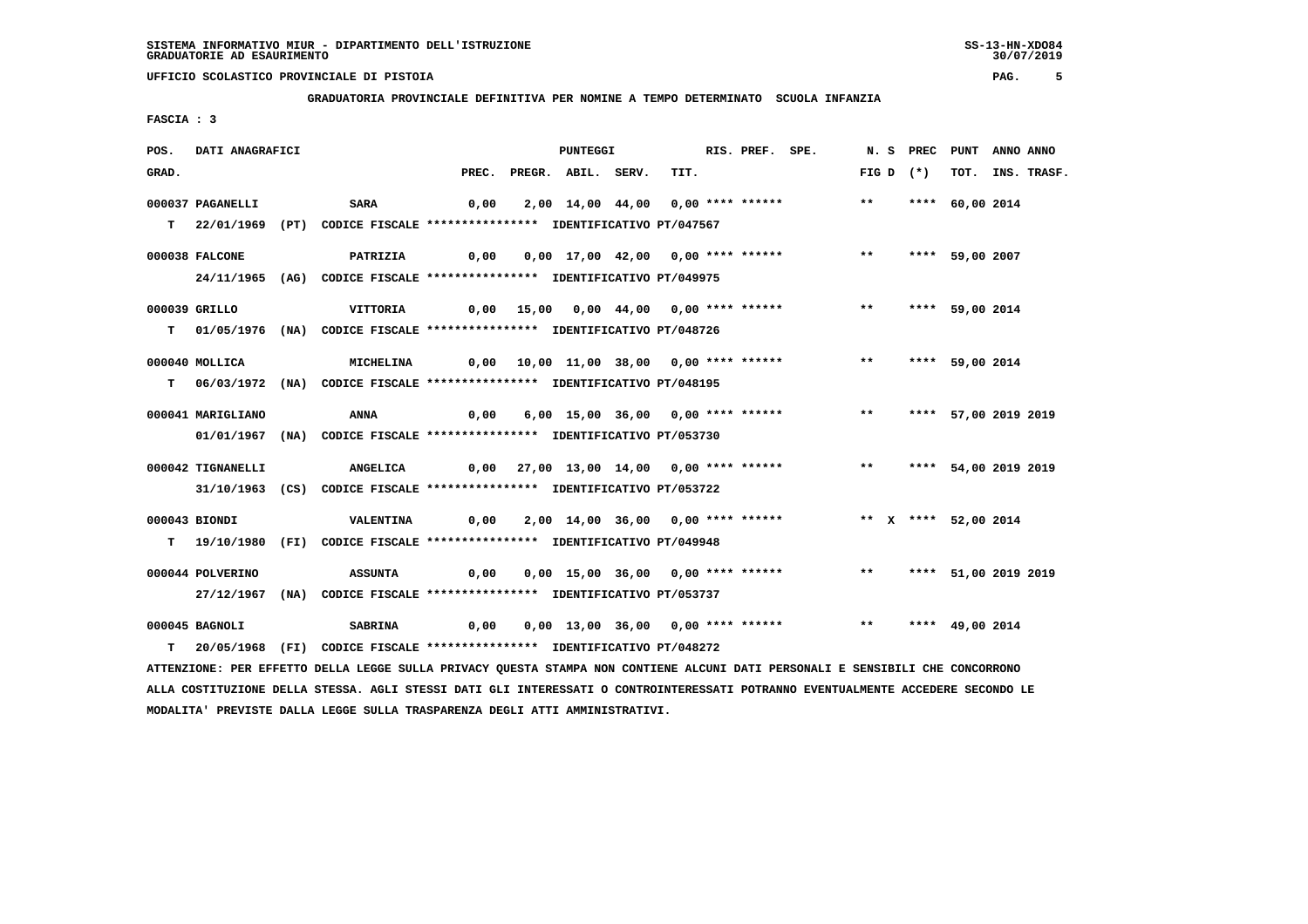**GRADUATORIA PROVINCIALE DEFINITIVA PER NOMINE A TEMPO DETERMINATO SCUOLA INFANZIA**

 **FASCIA : 3**

| POS.  | DATI ANAGRAFICI    |                                                                                                                               |      | <b>PUNTEGGI</b>          |                                                                        | RIS. PREF. SPE. |       | N.S PREC    | PUNT                      | ANNO ANNO        |
|-------|--------------------|-------------------------------------------------------------------------------------------------------------------------------|------|--------------------------|------------------------------------------------------------------------|-----------------|-------|-------------|---------------------------|------------------|
| GRAD. |                    |                                                                                                                               |      | PREC. PREGR. ABIL. SERV. | TIT.                                                                   |                 |       | FIG D $(*)$ |                           | TOT. INS. TRASF. |
|       | 000046 DAGATA      | <b>PIERASIMONA</b>                                                                                                            |      |                          | 0,00 12,00 11,00 26,00 0,00 **** ******                                |                 |       |             | ** X **** 49,00 2019 2019 |                  |
|       |                    | T 19/04/1982 (CT) CODICE FISCALE *************** IDENTIFICATIVO PT/053753                                                     |      |                          |                                                                        |                 |       |             |                           |                  |
|       | 000047 FILARDO     | <b>ROBERTA</b>                                                                                                                | 0,00 |                          | 8,00 15,00 24,00 0,00 **** ****** *** *** **** 47,00 2000              |                 |       |             |                           |                  |
|       |                    | 07/04/1972 (RC) CODICE FISCALE *************** IDENTIFICATIVO PT/020349                                                       |      |                          |                                                                        |                 |       |             |                           |                  |
|       |                    |                                                                                                                               |      |                          |                                                                        |                 |       |             |                           |                  |
|       | 000048 CAPORALE    | LAURA                                                                                                                         | 0,00 |                          | 6,00 12,00 24,00 0,00 **** ****** D                                    |                 | $***$ |             | **** 42,00 2019 2019      |                  |
|       |                    | 25/12/1974 (NA) CODICE FISCALE *************** IDENTIFICATIVO PT/053745                                                       |      |                          |                                                                        |                 |       |             |                           |                  |
|       | 000049 J'AGOSTINO  | <b>DANIELA</b>                                                                                                                | 0,00 |                          | 0,00 12,00 26,00 0,00 **** ******                                      |                 |       |             | ** **** 38,00 2014        |                  |
|       |                    | T 08/07/1979 (FI) CODICE FISCALE *************** IDENTIFICATIVO PT/049186                                                     |      |                          |                                                                        |                 |       |             |                           |                  |
|       |                    |                                                                                                                               |      |                          |                                                                        |                 |       |             |                           |                  |
|       |                    | 000050 TRAMONTANO GUERRITORE CLAUDIA                                                                                          |      |                          | 0,00 12,00 15,00 10,00 0,00 **** ******                                |                 |       |             | ** **** 37,00 2019 2019   |                  |
|       |                    | 19/12/1979 (SA) CODICE FISCALE *************** IDENTIFICATIVO PT/053721                                                       |      |                          |                                                                        |                 |       |             |                           |                  |
|       | 000051 LANDINI     | <b>ELISA</b>                                                                                                                  |      |                          |                                                                        |                 |       |             |                           |                  |
|       |                    | T 21/09/1983 (PT) CODICE FISCALE *************** IDENTIFICATIVO PT/048997                                                     |      |                          |                                                                        |                 |       |             |                           |                  |
|       | 000052 MARTONE     | MARIAPIA                                                                                                                      |      |                          | 0,00 19,00 13,00 0,00 0,00 **** ****** *** ** ** ** ** 32,00 2019 2019 |                 |       |             |                           |                  |
|       |                    | 11/11/1966 (NA) CODICE FISCALE *************** IDENTIFICATIVO PT/053731                                                       |      |                          |                                                                        |                 |       |             |                           |                  |
|       |                    |                                                                                                                               |      |                          |                                                                        |                 |       |             |                           |                  |
|       | 000053 MALTAGLIATI | <b>MICHELA</b>                                                                                                                | 0,00 |                          | 0,00 13,00 18,00 0,00 **** ****** *** **                               |                 |       |             | **** 31,00 2014           |                  |
|       |                    | T 26/06/1970 (PT) CODICE FISCALE *************** IDENTIFICATIVO PT/048421                                                     |      |                          |                                                                        |                 |       |             |                           |                  |
|       | 000054 NELLI       | LETIZIA                                                                                                                       | 0,00 |                          | 31,00 0,00 0,00 0,00 **** ****** *** ***                               |                 |       |             | **** 31,00 2014           |                  |
|       |                    | T 11/04/1972 (PT) CODICE FISCALE **************** IDENTIFICATIVO PT/049282                                                    |      |                          |                                                                        |                 |       |             |                           |                  |
|       |                    | ATTENZIONE: PER EFFETTO DELLA LEGGE SULLA PRIVACY QUESTA STAMPA NON CONTIENE ALCUNI DATI PERSONALI E SENSIBILI CHE CONCORRONO |      |                          |                                                                        |                 |       |             |                           |                  |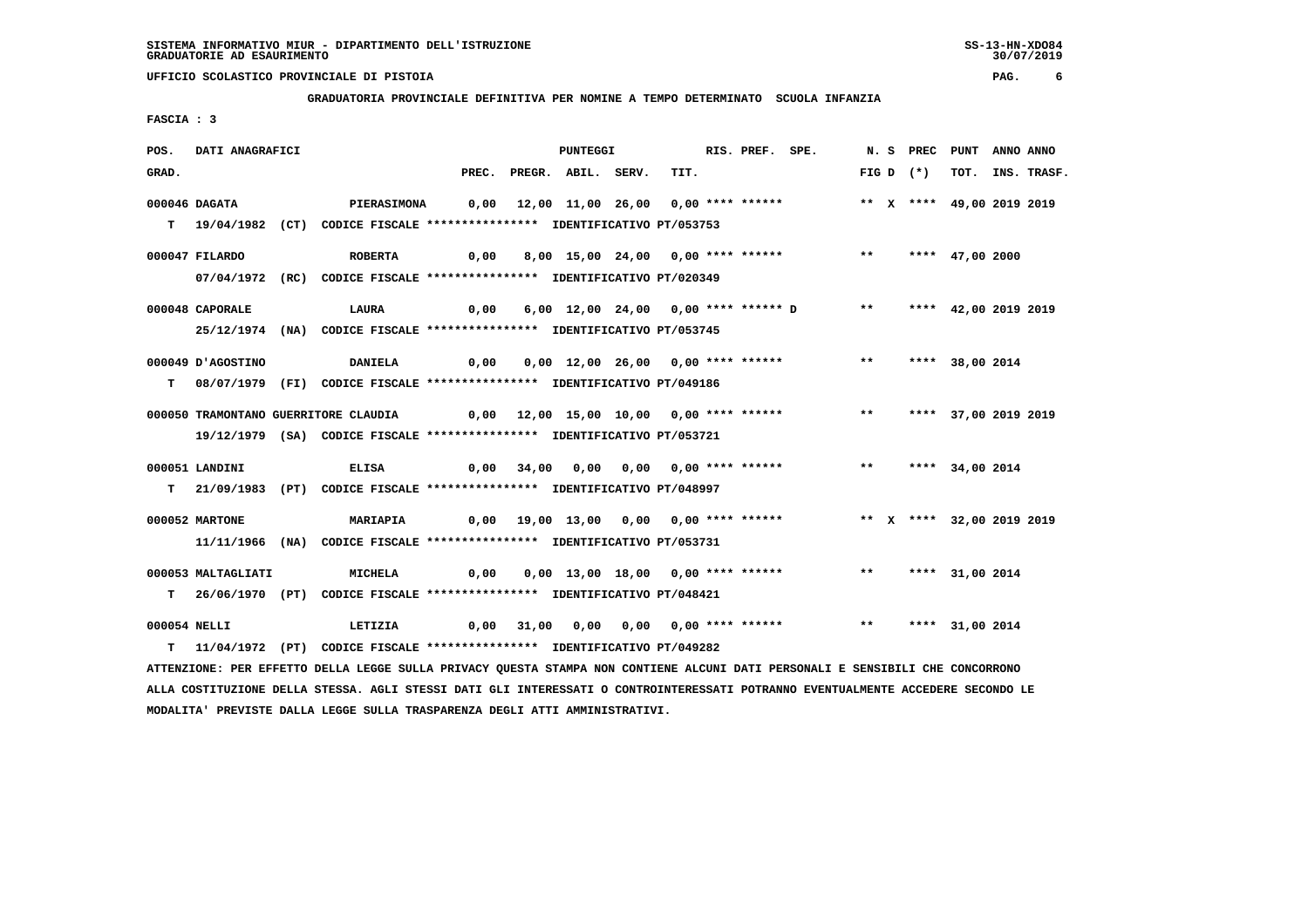**GRADUATORIA PROVINCIALE DEFINITIVA PER NOMINE A TEMPO DETERMINATO SCUOLA INFANZIA**

 **FASCIA : 3**

| POS.  | DATI ANAGRAFICI    |                                                                                                                                 |       | <b>PUNTEGGI</b>    |                                   | RIS. PREF. SPE. |                                                                 |       |             | N. S PREC PUNT ANNO ANNO  |                  |
|-------|--------------------|---------------------------------------------------------------------------------------------------------------------------------|-------|--------------------|-----------------------------------|-----------------|-----------------------------------------------------------------|-------|-------------|---------------------------|------------------|
| GRAD. |                    |                                                                                                                                 | PREC. | PREGR. ABIL. SERV. | TIT.                              |                 |                                                                 |       | FIG D $(*)$ |                           | TOT. INS. TRASF. |
|       | 000055 RITONDALE   | MARIANGELA                                                                                                                      | 0,00  |                    | 6,00 12,00 12,00 0,00 **** ****** |                 |                                                                 |       |             | ** X **** 30,00 2014      |                  |
|       |                    |                                                                                                                                 |       |                    |                                   |                 |                                                                 |       |             |                           |                  |
|       |                    | T 24/04/1979 (CS) CODICE FISCALE *************** IDENTIFICATIVO PT/048776                                                       |       |                    |                                   |                 |                                                                 |       |             |                           |                  |
|       | 000056 PILATO      | CECILIA                                                                                                                         | 0,00  |                    | 9,00 17,00 0,00 0,00 **** ******  |                 |                                                                 |       |             | ** X **** 26,00 2019 2019 |                  |
|       |                    | 03/07/1970 (RC) CODICE FISCALE *************** IDENTIFICATIVO PT/053738                                                         |       |                    |                                   |                 |                                                                 |       |             |                           |                  |
|       |                    |                                                                                                                                 |       |                    |                                   |                 |                                                                 |       |             |                           |                  |
|       | 000057 BISCEGLIA   | <b>RAFFAELLA</b>                                                                                                                | 0,00  |                    | 6,00 12,00 0,00 6,00 **** ******  |                 |                                                                 |       |             | ** **** 24,00 2019 2019   |                  |
|       |                    | T 08/04/1982 (SA) CODICE FISCALE **************** IDENTIFICATIVO PT/053735                                                      |       |                    |                                   |                 |                                                                 |       |             |                           |                  |
|       | 000058 ALIPERTI    | <b>CONCETTA</b>                                                                                                                 | 0,00  |                    | 3,00 11,00 0,00 9,00 **** ******  |                 |                                                                 |       |             | ** X **** 23,00 2019 2019 |                  |
|       |                    | T 27/03/1980 (NA) CODICE FISCALE *************** IDENTIFICATIVO PT/053746                                                       |       |                    |                                   |                 |                                                                 |       |             |                           |                  |
|       |                    |                                                                                                                                 |       |                    |                                   |                 |                                                                 |       |             |                           |                  |
|       | 000059 TESSITORE   | MONICA                                                                                                                          | 0,00  |                    | 7,00 16,00 0,00 0,00 **** ******  |                 |                                                                 | $***$ |             | **** 23,00 2019 2019      |                  |
|       |                    | 06/07/1979 (LT) CODICE FISCALE *************** IDENTIFICATIVO PT/053723                                                         |       |                    |                                   |                 |                                                                 |       |             |                           |                  |
|       |                    |                                                                                                                                 |       |                    |                                   |                 |                                                                 |       |             |                           |                  |
|       | 000060 BOTTIGLIERI | <b>ASSUNTA</b>                                                                                                                  | 0,00  |                    | 3,00 16,00 0,00 3,00 **** ******  |                 |                                                                 |       |             | ** **** 22,00 2014        |                  |
|       |                    | T 16/11/1982 (CE) CODICE FISCALE *************** IDENTIFICATIVO PT/048230                                                       |       |                    |                                   |                 |                                                                 |       |             |                           |                  |
|       | 000061 DI FEO      | <b>GERARDINA</b>                                                                                                                | 0,00  |                    |                                   |                 | 0,00 15,00 4,00 3,00 **** ******                                |       |             | ** X **** 22,00 2019 2019 |                  |
|       |                    | 13/07/1961 (SA) CODICE FISCALE *************** IDENTIFICATIVO PT/053757                                                         |       |                    |                                   |                 |                                                                 |       |             |                           |                  |
|       |                    |                                                                                                                                 |       |                    |                                   |                 |                                                                 |       |             |                           |                  |
|       | 000062 CAMMILLI    | <b>MARTINA</b>                                                                                                                  | 0,00  |                    |                                   |                 | 3,00 18,00 0,00 0,00 **** ****** *** *** X **** 21,00 2019 2019 |       |             |                           |                  |
| т     |                    | 17/10/1979 (PT) CODICE FISCALE *************** IDENTIFICATIVO PT/053744                                                         |       |                    |                                   |                 |                                                                 |       |             |                           |                  |
|       | 000063 PADOVANO    | SOFIA                                                                                                                           | 0,00  |                    |                                   |                 | 0,00 11,00 0,00 10,00 **** ****** *** *** **** 21,00 2019 2019  |       |             |                           |                  |
|       |                    | 08/08/1977 (SA) CODICE FISCALE *************** IDENTIFICATIVO PT/053728                                                         |       |                    |                                   |                 |                                                                 |       |             |                           |                  |
|       |                    |                                                                                                                                 |       |                    |                                   |                 |                                                                 |       |             |                           |                  |
|       |                    | ATTENZIONE: PER EFFETTO DELLA LEGGE SULLA PRIVACY QUESTA STAMPA NON CONTIENE ALCUNI DATI PERSONALI E SENSIBILI CHE CONCORRONO   |       |                    |                                   |                 |                                                                 |       |             |                           |                  |
|       |                    | ALLA COSTITUZIONE DELLA STESSA. AGLI STESSI DATI GLI INTERESSATI O CONTROINTERESSATI POTRANNO EVENTUALMENTE ACCEDERE SECONDO LE |       |                    |                                   |                 |                                                                 |       |             |                           |                  |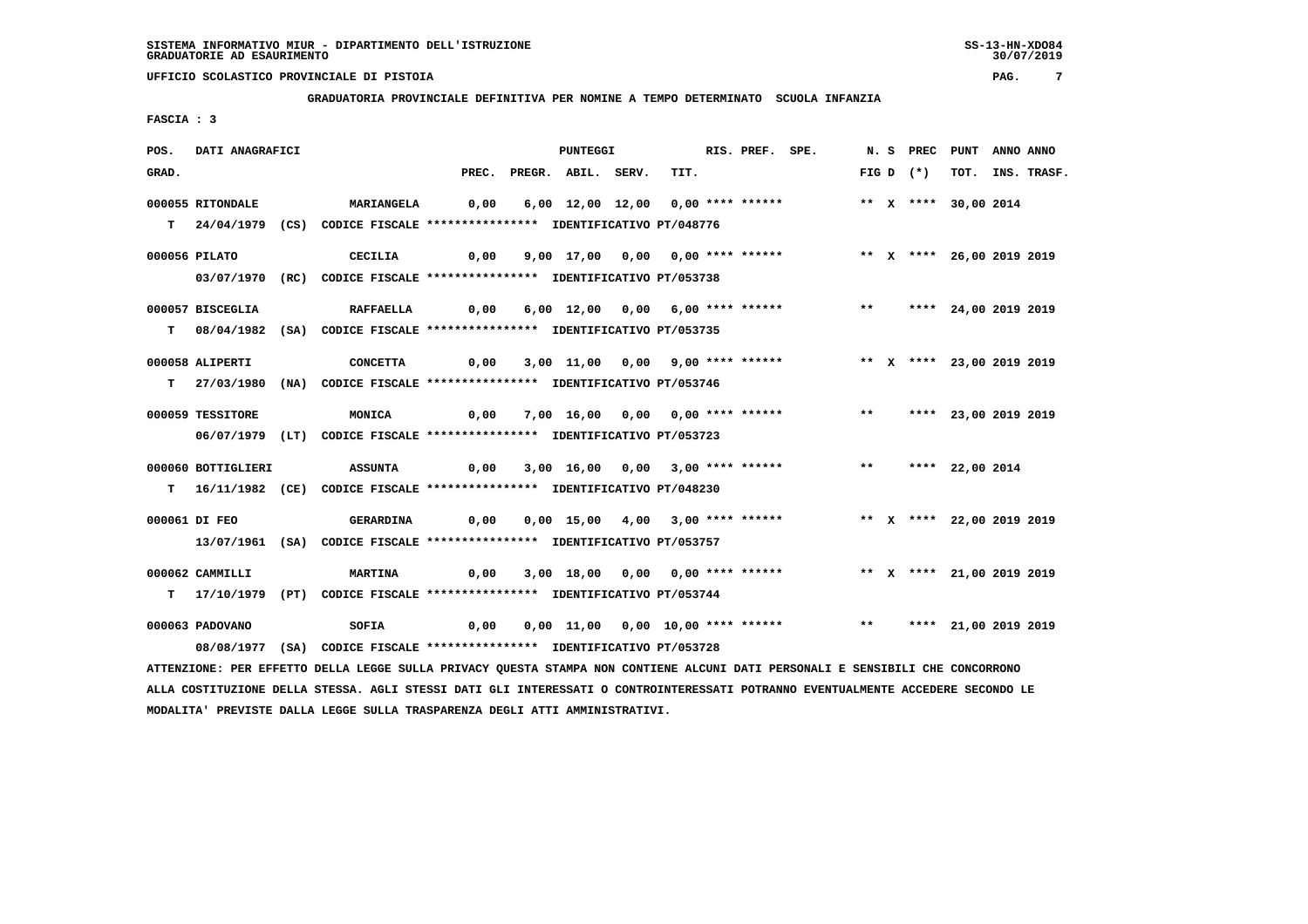**GRADUATORIA PROVINCIALE DEFINITIVA PER NOMINE A TEMPO DETERMINATO SCUOLA INFANZIA**

 **FASCIA : 3**

| POS.         | DATI ANAGRAFICI      |                                                                                                                               |       | PUNTEGGI           |                                  | RIS. PREF. SPE. |                                                                     |       | N. S PREC PUNT |                         | ANNO ANNO |                  |
|--------------|----------------------|-------------------------------------------------------------------------------------------------------------------------------|-------|--------------------|----------------------------------|-----------------|---------------------------------------------------------------------|-------|----------------|-------------------------|-----------|------------------|
| GRAD.        |                      |                                                                                                                               | PREC. | PREGR. ABIL. SERV. | TIT.                             |                 |                                                                     |       | $FIG D (*)$    |                         |           | TOT. INS. TRASF. |
|              | 000064 ALBANO        | <b>FLORA</b>                                                                                                                  | 0,00  |                    | 0,00 15,00 6,00 0,00 **** ****** |                 |                                                                     | $***$ |                | **** 21,00 2019 2019    |           |                  |
|              |                      | 26/03/1966 (SA) CODICE FISCALE *************** IDENTIFICATIVO PT/053736                                                       |       |                    |                                  |                 |                                                                     |       |                |                         |           |                  |
| 000065 CARTA |                      | <b>MARGHERITA</b>                                                                                                             |       |                    |                                  |                 | 0,00 3,00 11,00 0,00 6,00 **** ****** *** *** **** 20,00 2014       |       |                |                         |           |                  |
|              |                      | T 20/01/1973 (OR) CODICE FISCALE **************** IDENTIFICATIVO PT/049195                                                    |       |                    |                                  |                 |                                                                     |       |                |                         |           |                  |
|              | 000066 SANTACATERINA | AURORAGIUDITT                                                                                                                 | 0,00  |                    |                                  |                 | 0,00 18,00 0,00 0,00 **** ****** *** ** ** *** 18,00 2014           |       |                |                         |           |                  |
|              |                      | T 18/05/1981 (RC) CODICE FISCALE *************** IDENTIFICATIVO PT/050443                                                     |       |                    |                                  |                 |                                                                     |       |                |                         |           |                  |
|              | 000067 STEFANINI     | <b>SARA</b>                                                                                                                   | 0,00  |                    |                                  |                 | 0,00 18,00 0,00 0,00 **** ******               ** x **** 18,00 2014 |       |                |                         |           |                  |
|              |                      | T 18/01/1983 (PT) CODICE FISCALE **************** IDENTIFICATIVO PT/048786                                                    |       |                    |                                  |                 |                                                                     |       |                |                         |           |                  |
|              | 000068 SCHIPANI      | <b>FIORELLA</b>                                                                                                               | 0,00  |                    | 0,00 16,00 2,00 0,00 **** ****** |                 |                                                                     |       |                | ** **** 18,00 2014      |           |                  |
|              |                      | T 13/04/1977 (KR) CODICE FISCALE *************** IDENTIFICATIVO PT/050490                                                     |       |                    |                                  |                 |                                                                     |       |                |                         |           |                  |
|              | 000069 NATALINI      | ANNA                                                                                                                          | 0,00  |                    | 0,00 12,00 0,00 6,00 **** ****** |                 |                                                                     | $***$ |                | **** 18,00 2014         |           |                  |
|              |                      | T 27/11/1967 (LI) CODICE FISCALE *************** IDENTIFICATIVO PT/050494                                                     |       |                    |                                  |                 |                                                                     |       |                |                         |           |                  |
|              | 000070 NOCERA        | <b>ANGELA</b>                                                                                                                 | 0,00  |                    |                                  |                 | 3,00 15,00 0,00 0,00 **** ******                                    | $***$ |                | **** 18,00 2019 2019    |           |                  |
|              |                      | 23/07/1969 (SA) CODICE FISCALE *************** IDENTIFICATIVO PT/053729                                                       |       |                    |                                  |                 |                                                                     |       |                |                         |           |                  |
|              | 000071 AMODIO        | ANNA                                                                                                                          | 0,00  |                    |                                  |                 | 0,00 16,00 2,00 0,00 **** ******                                    |       |                | ** **** 18,00 2019 2019 |           |                  |
|              |                      | 29/11/1966 (SA) CODICE FISCALE *************** IDENTIFICATIVO PT/053747                                                       |       |                    |                                  |                 |                                                                     |       |                |                         |           |                  |
|              |                      |                                                                                                                               |       |                    |                                  |                 |                                                                     |       |                |                         |           |                  |
| 000072 BRUNI |                      | GIULIA<br>0,00                                                                                                                |       |                    |                                  |                 |                                                                     |       |                |                         |           |                  |
| T.           |                      | 16/11/1981 (PT) CODICE FISCALE *************** IDENTIFICATIVO PT/048182                                                       |       |                    |                                  |                 |                                                                     |       |                |                         |           |                  |
|              |                      | ATTENZIONE: PER EFFETTO DELLA LEGGE SULLA PRIVACY QUESTA STAMPA NON CONTIENE ALCUNI DATI PERSONALI E SENSIBILI CHE CONCORRONO |       |                    |                                  |                 |                                                                     |       |                |                         |           |                  |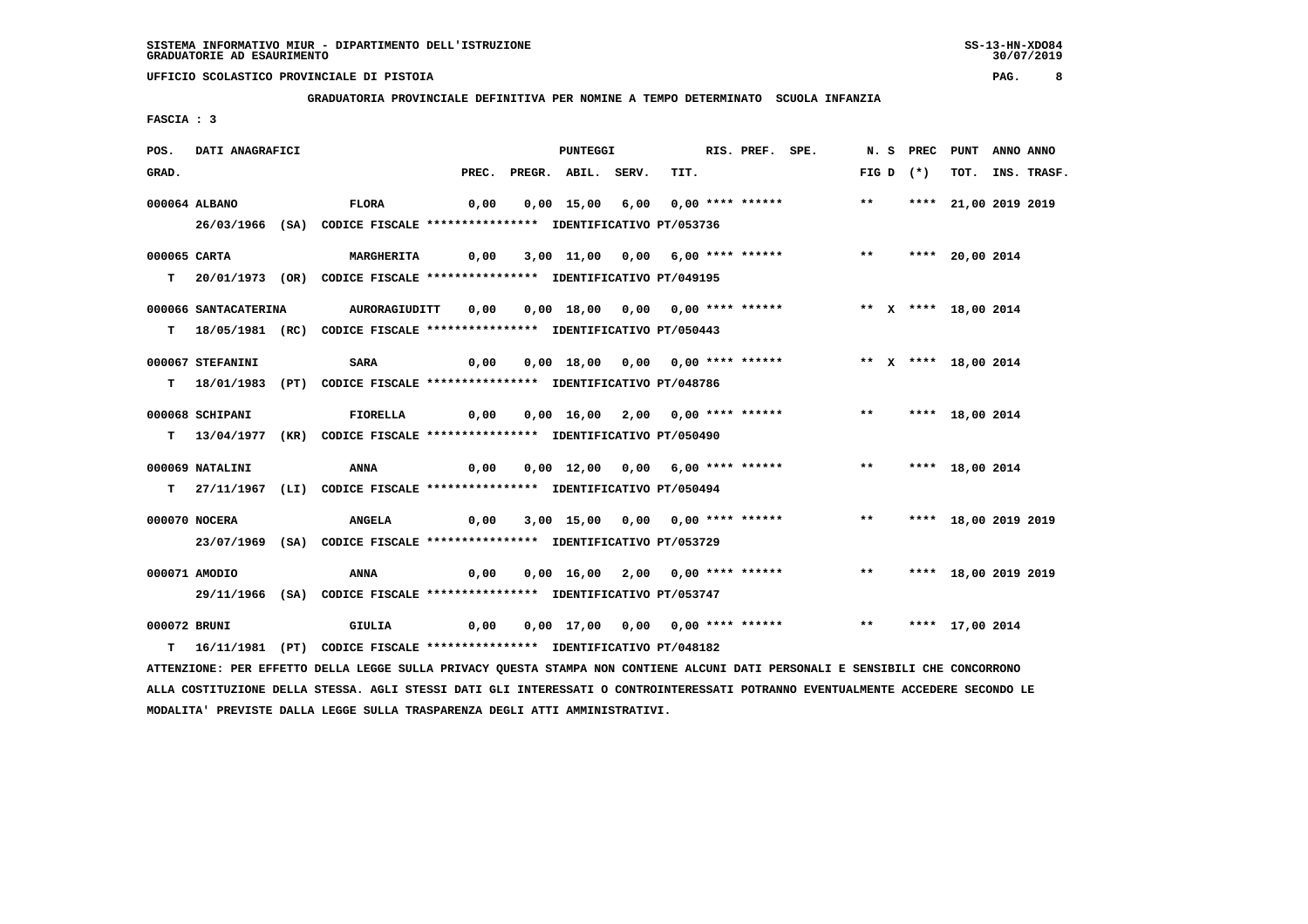**GRADUATORIA PROVINCIALE DEFINITIVA PER NOMINE A TEMPO DETERMINATO SCUOLA INFANZIA**

 **FASCIA : 3**

| POS.  | DATI ANAGRAFICI  |                                                                                                                               |      | PUNTEGGI                 |                                  | RIS. PREF. SPE. |                                                               |                    | N. S PREC PUNT |                      | ANNO ANNO |                  |
|-------|------------------|-------------------------------------------------------------------------------------------------------------------------------|------|--------------------------|----------------------------------|-----------------|---------------------------------------------------------------|--------------------|----------------|----------------------|-----------|------------------|
| GRAD. |                  |                                                                                                                               |      | PREC. PREGR. ABIL. SERV. | TIT.                             |                 |                                                               | FIG D $(*)$        |                |                      |           | TOT. INS. TRASF. |
|       | 000073 LEONARDI  | VALERIA                                                                                                                       | 0,00 |                          | 2,00 15,00 0,00 0,00 **** ****** |                 |                                                               | $\star\star$       |                | **** 17,00 2014      |           |                  |
|       |                  | T 06/03/1977 (LT) CODICE FISCALE *************** IDENTIFICATIVO PT/048907                                                     |      |                          |                                  |                 |                                                               |                    |                |                      |           |                  |
|       | 000074 PARISANO  | <b>MARIANNA</b>                                                                                                               | 0,00 |                          | 0,00 13,00 4,00 0,00 **** ****** |                 |                                                               | $***$              |                | **** 17,00 2019 2019 |           |                  |
|       |                  | 30/01/1977 (CS) CODICE FISCALE *************** IDENTIFICATIVO PT/053720                                                       |      |                          |                                  |                 |                                                               |                    |                |                      |           |                  |
|       | 000075 BONACCI   | <b>MONICA</b>                                                                                                                 | 0,00 |                          |                                  |                 | 6,00 11,00 0,00 0,00 **** ******                              | $***$              |                | **** 17,00 2019 2019 |           |                  |
|       |                  | T 09/11/1976 (CZ) CODICE FISCALE **************** IDENTIFICATIVO PT/053741                                                    |      |                          |                                  |                 |                                                               |                    |                |                      |           |                  |
|       | 000076 PANCIOLI  | ALBA                                                                                                                          | 0,00 |                          | 3,00 13,00 0,00 0,00 **** ****** |                 |                                                               | $***$              |                | **** 16,00 2014      |           |                  |
|       |                  | T 22/03/1968 (PT) CODICE FISCALE *************** IDENTIFICATIVO PT/050466                                                     |      |                          |                                  |                 |                                                               |                    |                |                      |           |                  |
|       | 000077 PAGLIUCA  | <b>FILOMENA</b>                                                                                                               | 0,00 |                          | 0,00 16,00 0,00 0,00 **** ****** |                 |                                                               | $***$              |                | **** 16,00 2014      |           |                  |
|       |                  | T 27/07/1964 (PZ) CODICE FISCALE *************** IDENTIFICATIVO PT/049570                                                     |      |                          |                                  |                 |                                                               |                    |                |                      |           |                  |
|       | 000078 CAPRINO   | <b>MARIA CONCETT</b>                                                                                                          | 0,00 |                          |                                  |                 | 3,00 13,00 0,00 0,00 **** ******                              | $***$              |                | **** 16,00 2014      |           |                  |
|       |                  | T 28/11/1965 (CT) CODICE FISCALE *************** IDENTIFICATIVO PT/048237                                                     |      |                          |                                  |                 |                                                               |                    |                |                      |           |                  |
|       | 000079 GALLIGANI | AMBRA                                                                                                                         | 0,00 |                          | 3,00 13,00 0,00 0,00 **** ****** |                 |                                                               | $***$              |                | **** 16,00 2014      |           |                  |
|       |                  | T 11/06/1981 (PT) CODICE FISCALE *************** IDENTIFICATIVO PT/047773                                                     |      |                          |                                  |                 |                                                               |                    |                |                      |           |                  |
|       | 000080 QUERCI    | <b>ANGELA</b>                                                                                                                 | 0,00 |                          | 0,00 16,00 0,00 0,00 **** ****** |                 |                                                               | ** **** 16,00 2014 |                |                      |           |                  |
| т     |                  | 21/06/1972 (PT) CODICE FISCALE *************** IDENTIFICATIVO PT/048800                                                       |      |                          |                                  |                 |                                                               |                    |                |                      |           |                  |
|       | 000081 GARGANO   | <b>TIZIANA</b>                                                                                                                |      |                          |                                  |                 | 0,00 12,00 0,00 4,00 0,00 **** ****** *** *** **** 16,00 2014 |                    |                |                      |           |                  |
| T.    |                  | 04/05/1970 (FI) CODICE FISCALE *************** IDENTIFICATIVO PT/047637                                                       |      |                          |                                  |                 |                                                               |                    |                |                      |           |                  |
|       |                  | ATTENZIONE: PER EFFETTO DELLA LEGGE SULLA PRIVACY QUESTA STAMPA NON CONTIENE ALCUNI DATI PERSONALI E SENSIBILI CHE CONCORRONO |      |                          |                                  |                 |                                                               |                    |                |                      |           |                  |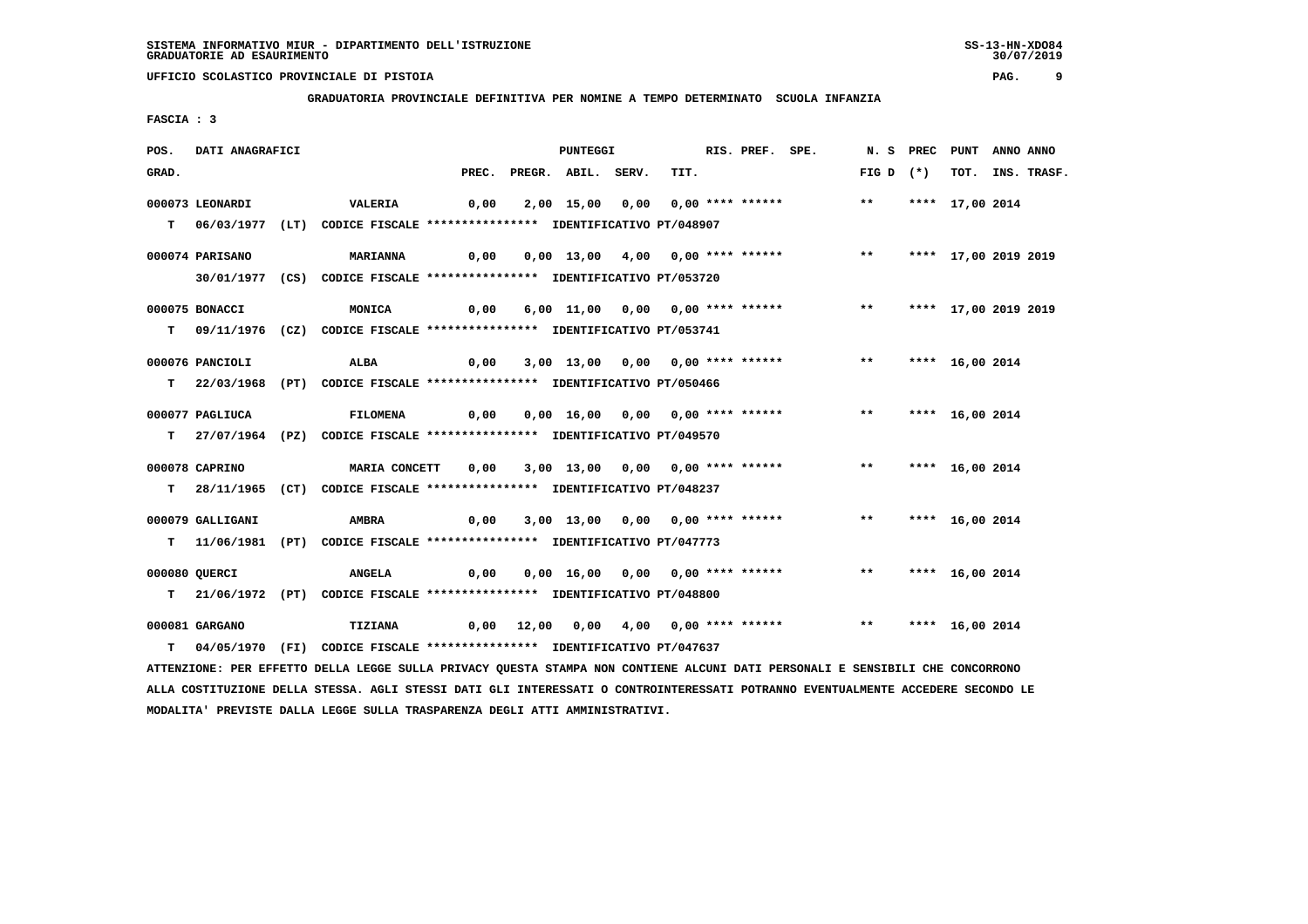**GRADUATORIA PROVINCIALE DEFINITIVA PER NOMINE A TEMPO DETERMINATO SCUOLA INFANZIA**

 **FASCIA : 3**

| POS.        | DATI ANAGRAFICI |                                                                                                                               |      | PUNTEGGI                 |                                       | RIS. PREF. SPE. |                                                                        |               |             | N. S PREC PUNT ANNO ANNO |                  |
|-------------|-----------------|-------------------------------------------------------------------------------------------------------------------------------|------|--------------------------|---------------------------------------|-----------------|------------------------------------------------------------------------|---------------|-------------|--------------------------|------------------|
| GRAD.       |                 |                                                                                                                               |      | PREC. PREGR. ABIL. SERV. | TIT.                                  |                 |                                                                        |               | FIG D $(*)$ |                          | TOT. INS. TRASF. |
|             | 000082 BARTOLI  | <b>SABRINA</b>                                                                                                                | 0,00 |                          | 0,00 16,00 0,00 0,00 **** ******      |                 |                                                                        | $***$         |             | **** 16,00 2014          |                  |
|             |                 |                                                                                                                               |      |                          |                                       |                 |                                                                        |               |             |                          |                  |
|             |                 | T 28/02/1967 (PT) CODICE FISCALE *************** IDENTIFICATIVO PT/049156                                                     |      |                          |                                       |                 |                                                                        |               |             |                          |                  |
|             | 000083 SAVOINI  | <b>GIACOMO</b>                                                                                                                | 0,00 |                          | 0,00 16,00 0,00 0,00 **** ******      |                 |                                                                        | $\star \star$ |             | **** 16,00 2014          |                  |
|             |                 | T 02/12/1983 (GR) CODICE FISCALE *************** IDENTIFICATIVO PT/050462                                                     |      |                          |                                       |                 |                                                                        |               |             |                          |                  |
|             |                 |                                                                                                                               |      |                          |                                       |                 |                                                                        |               |             |                          |                  |
|             | 000084 LEONE    | <b>ANGELA</b>                                                                                                                 |      |                          |                                       |                 | 0,00 3,00 13,00 0,00 0,00 **** ****** *** *** **** 16,00 2014          |               |             |                          |                  |
|             |                 | T 14/04/1982 (PZ) CODICE FISCALE *************** IDENTIFICATIVO PT/050435                                                     |      |                          |                                       |                 |                                                                        |               |             |                          |                  |
|             |                 |                                                                                                                               |      |                          |                                       |                 |                                                                        |               |             |                          |                  |
| 000085 GORI |                 | <b>SIMONA</b>                                                                                                                 |      |                          | 0,00 16,00 0,00 0,00 0,00 **** ****** |                 |                                                                        |               |             | ** **** 16,00 2014       |                  |
|             |                 | T 20/06/1970 (FI) CODICE FISCALE **************** IDENTIFICATIVO PT/048575                                                    |      |                          |                                       |                 |                                                                        |               |             |                          |                  |
|             |                 |                                                                                                                               |      |                          |                                       |                 |                                                                        |               |             |                          |                  |
|             | 000086 DI BELLA | <b>MARIA</b>                                                                                                                  | 0,00 |                          |                                       |                 | 0,00 16,00 0,00 0,00 **** ******             ** X **** 16,00 2019 2019 |               |             |                          |                  |
|             |                 | 21/01/1965 (SA) CODICE FISCALE *************** IDENTIFICATIVO PT/053755                                                       |      |                          |                                       |                 |                                                                        |               |             |                          |                  |
|             |                 |                                                                                                                               |      |                          |                                       |                 |                                                                        |               |             |                          |                  |
|             | 000087 AMORMINO | <b>ANTONELLA</b>                                                                                                              | 0,00 |                          |                                       |                 | 0,00 16,00 0,00 0,00 **** ******                                       |               |             | ** **** 16,00 2019 2019  |                  |
|             |                 | 22/09/1975 (AG) CODICE FISCALE *************** IDENTIFICATIVO PT/053748                                                       |      |                          |                                       |                 |                                                                        |               |             |                          |                  |
|             | 000088 CIVININI | <b>TANIA</b>                                                                                                                  | 0,00 |                          |                                       |                 | 0,00 15,00 0,00 0,00 **** ****** * *** * **** 15,00 2014               |               |             |                          |                  |
|             |                 |                                                                                                                               |      |                          |                                       |                 |                                                                        |               |             |                          |                  |
|             |                 | T 07/02/1980 (PT) CODICE FISCALE *************** IDENTIFICATIVO PT/050503                                                     |      |                          |                                       |                 |                                                                        |               |             |                          |                  |
|             | 000089 ATTUCCI  | ILARIA                                                                                                                        |      |                          |                                       |                 |                                                                        |               |             |                          |                  |
|             |                 | T 25/05/1977 (PT) CODICE FISCALE *************** IDENTIFICATIVO PT/049120                                                     |      |                          |                                       |                 |                                                                        |               |             |                          |                  |
|             |                 |                                                                                                                               |      |                          |                                       |                 |                                                                        |               |             |                          |                  |
|             | 000090 CATERBI  | <b>MARTINA</b>                                                                                                                | 0,00 |                          |                                       |                 | 0,00 12,00 0,00 3,00 **** ****** *** *** **** 15,00 2014               |               |             |                          |                  |
|             |                 | T 02/12/1979 (PT) CODICE FISCALE **************** IDENTIFICATIVO PT/048910                                                    |      |                          |                                       |                 |                                                                        |               |             |                          |                  |
|             |                 | ATTENZIONE: PER EFFETTO DELLA LEGGE SULLA PRIVACY QUESTA STAMPA NON CONTIENE ALCUNI DATI PERSONALI E SENSIBILI CHE CONCORRONO |      |                          |                                       |                 |                                                                        |               |             |                          |                  |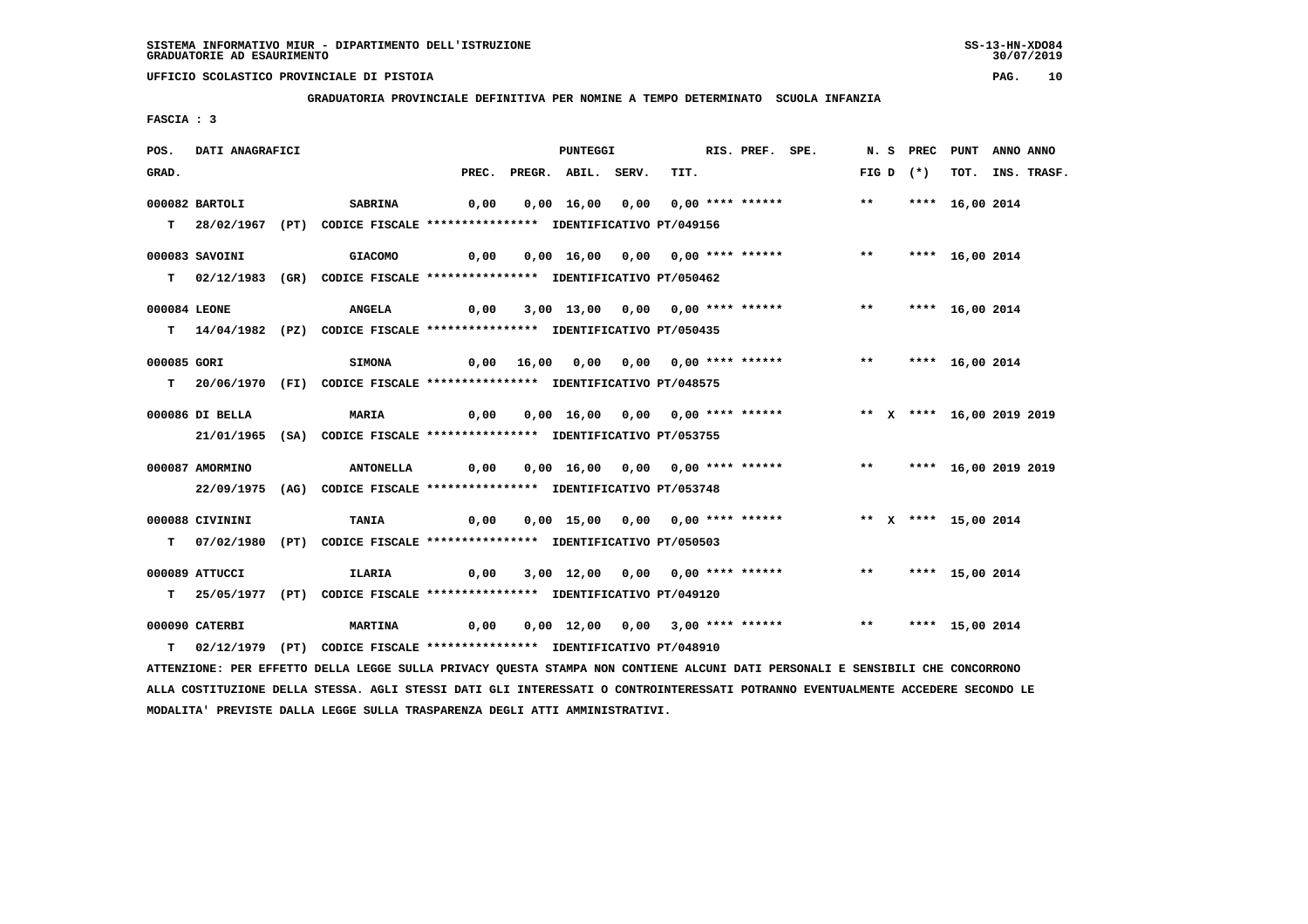**GRADUATORIA PROVINCIALE DEFINITIVA PER NOMINE A TEMPO DETERMINATO SCUOLA INFANZIA**

 **FASCIA : 3**

| POS.        | DATI ANAGRAFICI   |                                                                                                                                 |       | <b>PUNTEGGI</b>                                      |      | RIS. PREF. SPE. |                                  |                    | N. S PREC PUNT ANNO ANNO |                  |
|-------------|-------------------|---------------------------------------------------------------------------------------------------------------------------------|-------|------------------------------------------------------|------|-----------------|----------------------------------|--------------------|--------------------------|------------------|
| GRAD.       |                   |                                                                                                                                 | PREC. | PREGR. ABIL. SERV.                                   | TIT. |                 |                                  | FIG D $(*)$        |                          | TOT. INS. TRASF. |
| 000091 PACI |                   | <b>LUIGI FRANCES</b>                                                                                                            | 0,00  |                                                      |      |                 |                                  | $***$              | **** 14,00 2014 2019     |                  |
|             |                   | T   11/10/1971 (VV)  CODICE FISCALE *************** IDENTIFICATIVO PT/053717                                                    |       |                                                      |      |                 |                                  |                    |                          |                  |
|             |                   |                                                                                                                                 |       |                                                      |      |                 |                                  |                    |                          |                  |
|             | 000092 BONELLI    | <b>FEDERICA</b>                                                                                                                 | 0,00  | 0,00 14,00 0,00 0,00 **** ******                     |      |                 |                                  | $***$              | **** 14,00 2014          |                  |
|             |                   | T 08/12/1969 (PT) CODICE FISCALE **************** IDENTIFICATIVO PT/048760                                                      |       |                                                      |      |                 |                                  |                    |                          |                  |
|             | 000093 MARIOTTI   | <b>ALESSIA</b>                                                                                                                  | 0,00  | 0,00 14,00 0,00 0,00 **** ******                     |      |                 |                                  | $\star\star$       | **** 14,00 2014          |                  |
|             |                   |                                                                                                                                 |       |                                                      |      |                 |                                  |                    |                          |                  |
|             |                   | T 02/06/1973 (PT) CODICE FISCALE *************** IDENTIFICATIVO PT/048288                                                       |       |                                                      |      |                 |                                  |                    |                          |                  |
|             | 000094 COLLETTI   | LAURA                                                                                                                           | 0,00  | 3,00 11,00 0,00 0,00 **** ******                     |      |                 |                                  | $***$              | **** 14,00 2014          |                  |
|             |                   | T 27/05/1973 (GE) CODICE FISCALE **************** IDENTIFICATIVO PT/049274                                                      |       |                                                      |      |                 |                                  |                    |                          |                  |
|             |                   |                                                                                                                                 |       |                                                      |      |                 |                                  |                    |                          |                  |
|             | 000095 PANTERI    | <b>SABRINA</b>                                                                                                                  | 0,00  | 2,00 12,00 0,00 0,00 **** ******                     |      |                 |                                  | $***$              | **** 14,00 2014          |                  |
|             |                   | T 30/11/1967 (PT) CODICE FISCALE *************** IDENTIFICATIVO PT/049201                                                       |       |                                                      |      |                 |                                  |                    |                          |                  |
|             |                   |                                                                                                                                 |       |                                                      |      |                 |                                  |                    |                          |                  |
| 000096 BANI |                   | <b>ANTONELLA</b>                                                                                                                |       | $0,00$ $0,00$ $14,00$ $0,00$ $0,00$ $***$ **** ***** |      |                 |                                  | ** **** 14,00 2014 |                          |                  |
|             |                   | T 10/04/1965 (PT) CODICE FISCALE **************** IDENTIFICATIVO PT/051200                                                      |       |                                                      |      |                 |                                  |                    |                          |                  |
|             | 000097 GIUSTI     | MARILISA                                                                                                                        | 0,00  |                                                      |      |                 | 3,00 11,00 0,00 0,00 **** ****** | $***$              | **** 14,00 2019 2019     |                  |
|             |                   | T 16/07/1979 (CE) CODICE FISCALE **************** IDENTIFICATIVO PT/053761                                                      |       |                                                      |      |                 |                                  |                    |                          |                  |
|             |                   |                                                                                                                                 |       |                                                      |      |                 |                                  |                    |                          |                  |
|             | 000098 ANATRIELLO | <b>MARIA TERESA</b>                                                                                                             | 0,00  | 0,00 11,00 0,00 3,00 **** ******                     |      |                 |                                  | $***$              | **** 14,00 2019 2019     |                  |
|             |                   | T 17/10/1973 (NA) CODICE FISCALE **************** IDENTIFICATIVO PT/053749                                                      |       |                                                      |      |                 |                                  |                    |                          |                  |
|             |                   |                                                                                                                                 |       |                                                      |      |                 |                                  | ** **** 13,00 2014 |                          |                  |
|             | 000099 AZZARELLO  | <b>ELENA</b>                                                                                                                    | 0,00  |                                                      |      |                 | 0,00 13,00 0,00 0,00 **** ****** |                    |                          |                  |
|             |                   | T 10/10/1981 (PT) CODICE FISCALE *************** IDENTIFICATIVO PT/047736                                                       |       |                                                      |      |                 |                                  |                    |                          |                  |
|             |                   | ATTENZIONE: PER EFFETTO DELLA LEGGE SULLA PRIVACY QUESTA STAMPA NON CONTIENE ALCUNI DATI PERSONALI E SENSIBILI CHE CONCORRONO   |       |                                                      |      |                 |                                  |                    |                          |                  |
|             |                   | ALLA COSTITUZIONE DELLA STESSA. AGLI STESSI DATI GLI INTERESSATI O CONTROINTERESSATI POTRANNO EVENTUALMENTE ACCEDERE SECONDO LE |       |                                                      |      |                 |                                  |                    |                          |                  |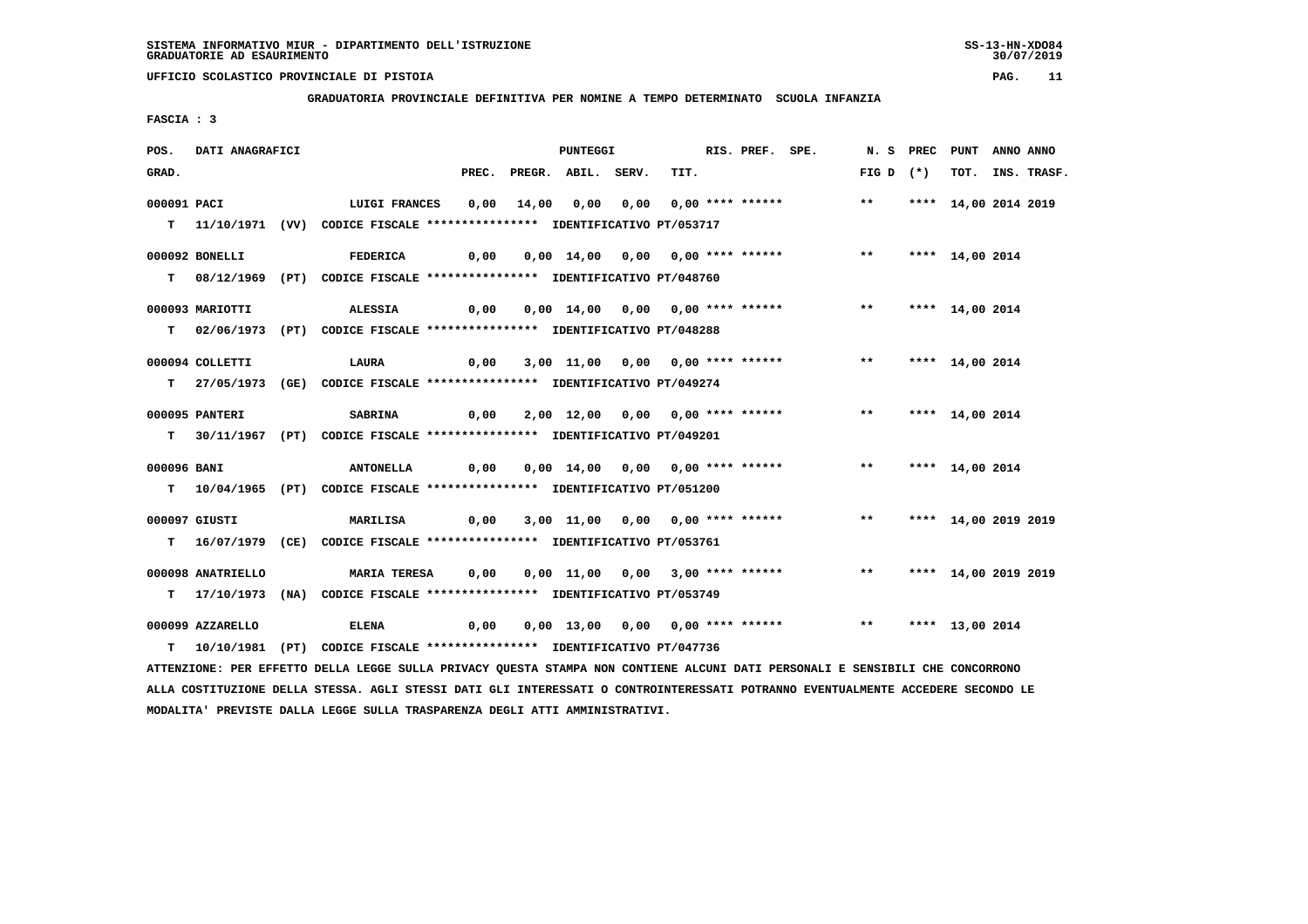**GRADUATORIA PROVINCIALE DEFINITIVA PER NOMINE A TEMPO DETERMINATO SCUOLA INFANZIA**

 **FASCIA : 3**

| PREC. PREGR. ABIL. SERV.<br>TIT.<br>FIG D $(*)$<br>TOT. INS. TRASF.<br>GRAD.<br>$***$<br>000100 DIMAURO<br>GIUSEPPINA<br>0,00<br>0,00 13,00 0,00 0,00 **** ******<br>**** 13,00 2014<br>T 12/06/1972 (NA) CODICE FISCALE *************** IDENTIFICATIVO PT/048412<br>0,00<br>0,00 13,00 0,00 0,00 **** ******<br>$***$<br>**** 13,00 2014<br>000101 PIERACCI<br><b>SAMUELA</b><br>T 17/08/1982 (PT) CODICE FISCALE *************** IDENTIFICATIVO PT/047641<br>0,00<br>0,00 13,00 0,00 0,00 **** ****** *** **<br>000102 PIETROVITO<br><b>DOMENICO</b><br>**** 13,00 2014<br>T 02/01/1982 (BN) CODICE FISCALE *************** IDENTIFICATIVO PT/049521 | ANNO ANNO |
|--------------------------------------------------------------------------------------------------------------------------------------------------------------------------------------------------------------------------------------------------------------------------------------------------------------------------------------------------------------------------------------------------------------------------------------------------------------------------------------------------------------------------------------------------------------------------------------------------------------------------------------------------------|-----------|
|                                                                                                                                                                                                                                                                                                                                                                                                                                                                                                                                                                                                                                                        |           |
|                                                                                                                                                                                                                                                                                                                                                                                                                                                                                                                                                                                                                                                        |           |
|                                                                                                                                                                                                                                                                                                                                                                                                                                                                                                                                                                                                                                                        |           |
|                                                                                                                                                                                                                                                                                                                                                                                                                                                                                                                                                                                                                                                        |           |
|                                                                                                                                                                                                                                                                                                                                                                                                                                                                                                                                                                                                                                                        |           |
|                                                                                                                                                                                                                                                                                                                                                                                                                                                                                                                                                                                                                                                        |           |
|                                                                                                                                                                                                                                                                                                                                                                                                                                                                                                                                                                                                                                                        |           |
|                                                                                                                                                                                                                                                                                                                                                                                                                                                                                                                                                                                                                                                        |           |
|                                                                                                                                                                                                                                                                                                                                                                                                                                                                                                                                                                                                                                                        |           |
|                                                                                                                                                                                                                                                                                                                                                                                                                                                                                                                                                                                                                                                        |           |
| 0,00 13,00 0,00 0,00 **** ****** F ** **** 13,00 2014<br>000103 COMPAGNONE<br><b>SILVANA</b><br>0,00                                                                                                                                                                                                                                                                                                                                                                                                                                                                                                                                                   |           |
| T 13/11/1963 (NA) CODICE FISCALE *************** IDENTIFICATIVO PT/047585                                                                                                                                                                                                                                                                                                                                                                                                                                                                                                                                                                              |           |
|                                                                                                                                                                                                                                                                                                                                                                                                                                                                                                                                                                                                                                                        |           |
| 000104 MELONI<br>0,00<br>0,00 13,00 0,00 0,00 **** ******<br>$***$<br>**** 13,00 2014<br><b>FRANCESCA</b>                                                                                                                                                                                                                                                                                                                                                                                                                                                                                                                                              |           |
| T 08/12/1962 (VT) CODICE FISCALE *************** IDENTIFICATIVO PT/051050                                                                                                                                                                                                                                                                                                                                                                                                                                                                                                                                                                              |           |
| 0,00 13,00 0,00 0,00 **** ******<br>$***$<br>000105 CALANDRA CHECCO<br>LOREDANA<br>0,00<br>**** 13,00 2019 2019                                                                                                                                                                                                                                                                                                                                                                                                                                                                                                                                        |           |
| T 23/11/1982 (EE) CODICE FISCALE **************** IDENTIFICATIVO PT/053742                                                                                                                                                                                                                                                                                                                                                                                                                                                                                                                                                                             |           |
|                                                                                                                                                                                                                                                                                                                                                                                                                                                                                                                                                                                                                                                        |           |
| 000106 CARUSO<br><b>DANIELA</b><br>0,00<br>0,00 12,00 0,00 0,00 **** ******<br>** **** 12,00 2014                                                                                                                                                                                                                                                                                                                                                                                                                                                                                                                                                      |           |
| T 09/10/1981 (AV) CODICE FISCALE *************** IDENTIFICATIVO PT/050486                                                                                                                                                                                                                                                                                                                                                                                                                                                                                                                                                                              |           |
|                                                                                                                                                                                                                                                                                                                                                                                                                                                                                                                                                                                                                                                        |           |
| 000107 GENTILESCA<br><b>BEATRICE</b><br>0,00 12,00 0,00 0,00 0,00 **** ******<br>$***$<br>**** 12,00 2014                                                                                                                                                                                                                                                                                                                                                                                                                                                                                                                                              |           |
| T  20/12/1978 (CO) CODICE FISCALE *************** IDENTIFICATIVO PT/050506                                                                                                                                                                                                                                                                                                                                                                                                                                                                                                                                                                             |           |
|                                                                                                                                                                                                                                                                                                                                                                                                                                                                                                                                                                                                                                                        |           |
| ** **** 12,00 2014<br>000108 TODARO<br>PINA<br>0,00<br>0,00 12,00 0,00 0,00 **** ******                                                                                                                                                                                                                                                                                                                                                                                                                                                                                                                                                                |           |
| T 28/02/1975 (BN) CODICE FISCALE **************** IDENTIFICATIVO PT/048629                                                                                                                                                                                                                                                                                                                                                                                                                                                                                                                                                                             |           |
| ATTENZIONE: PER EFFETTO DELLA LEGGE SULLA PRIVACY QUESTA STAMPA NON CONTIENE ALCUNI DATI PERSONALI E SENSIBILI CHE CONCORRONO                                                                                                                                                                                                                                                                                                                                                                                                                                                                                                                          |           |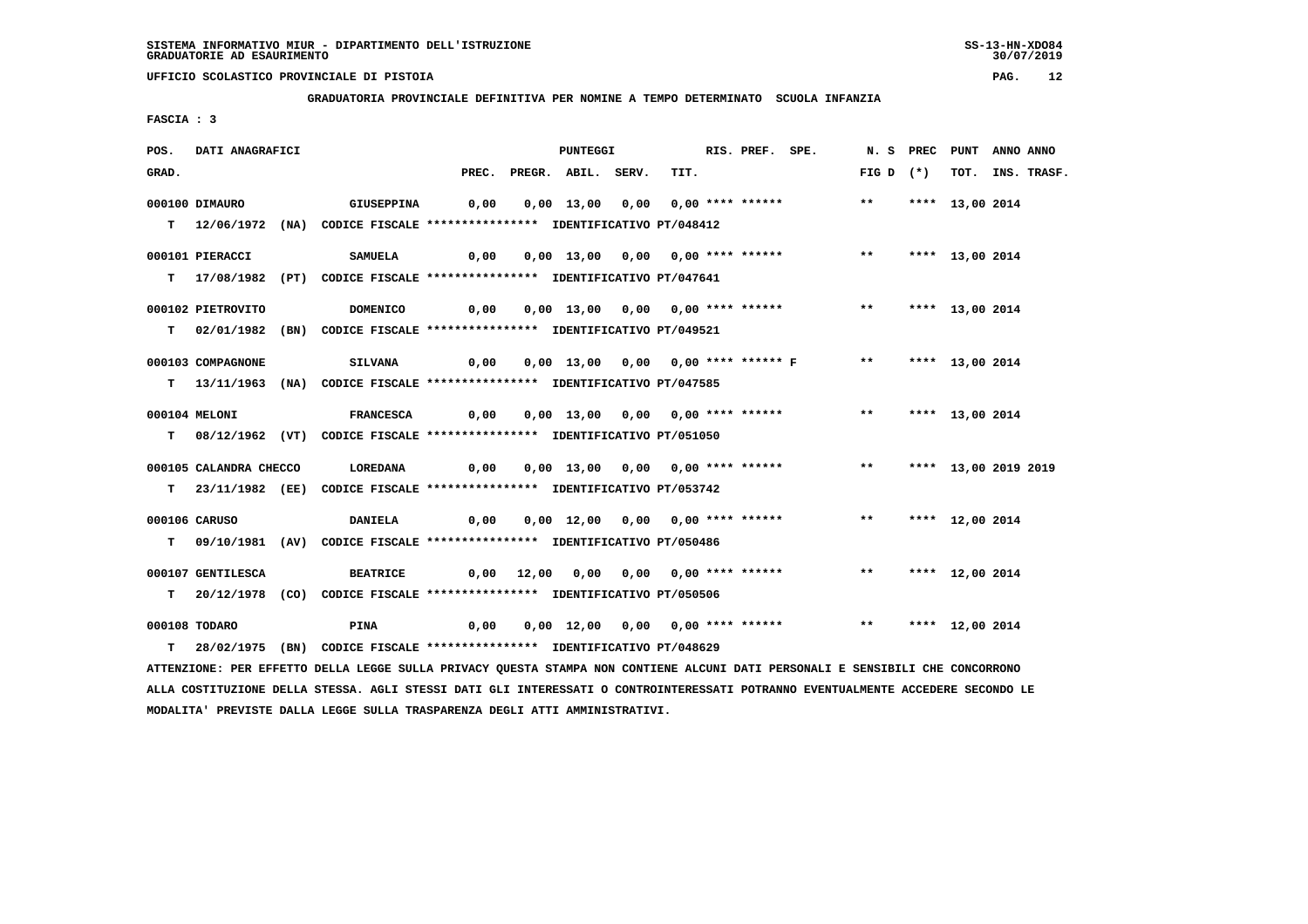**GRADUATORIA PROVINCIALE DEFINITIVA PER NOMINE A TEMPO DETERMINATO SCUOLA INFANZIA**

 **FASCIA : 3**

| POS.                                                                                                                          | DATI ANAGRAFICI    |  |                                                                           | PUNTEGGI |            |                          |  | RIS. PREF. SPE.                       |  |  | N. S PREC PUNT ANNO ANNO                                           |                         |                 |  |                  |
|-------------------------------------------------------------------------------------------------------------------------------|--------------------|--|---------------------------------------------------------------------------|----------|------------|--------------------------|--|---------------------------------------|--|--|--------------------------------------------------------------------|-------------------------|-----------------|--|------------------|
| GRAD.                                                                                                                         |                    |  |                                                                           |          |            | PREC. PREGR. ABIL. SERV. |  | TIT.                                  |  |  |                                                                    | FIG D $(*)$             |                 |  | TOT. INS. TRASF. |
|                                                                                                                               | 000109 MARAGIOGLIO |  | <b>ROSALBA</b>                                                            |          |            |                          |  | 0,00 12,00 0,00 0,00 0,00 **** ****** |  |  |                                                                    | $***$                   | **** 12,00 2014 |  |                  |
|                                                                                                                               |                    |  |                                                                           |          |            |                          |  |                                       |  |  |                                                                    |                         |                 |  |                  |
|                                                                                                                               |                    |  | T 05/06/1970 (TP) CODICE FISCALE *************** IDENTIFICATIVO PT/050448 |          |            |                          |  |                                       |  |  |                                                                    |                         |                 |  |                  |
|                                                                                                                               | 000110 SPAGNOLO    |  | <b>STEFANIA</b>                                                           |          | 0,00 12,00 |                          |  |                                       |  |  |                                                                    | $***$                   | **** 12,00 2014 |  |                  |
|                                                                                                                               |                    |  | T 26/05/1975 (TA) CODICE FISCALE *************** IDENTIFICATIVO PT/049149 |          |            |                          |  |                                       |  |  |                                                                    |                         |                 |  |                  |
|                                                                                                                               |                    |  |                                                                           |          |            |                          |  |                                       |  |  |                                                                    |                         |                 |  |                  |
|                                                                                                                               | 000111 IAQUINTA    |  | <b>CATERINA</b>                                                           |          |            |                          |  |                                       |  |  | 0,00 12,00 0,00 0,00 0,00 **** ******                              | ** **** 12,00 2019 2019 |                 |  |                  |
|                                                                                                                               |                    |  | T 06/09/1983 (KR) CODICE FISCALE *************** IDENTIFICATIVO PT/053733 |          |            |                          |  |                                       |  |  |                                                                    |                         |                 |  |                  |
|                                                                                                                               |                    |  |                                                                           |          |            |                          |  |                                       |  |  |                                                                    |                         |                 |  |                  |
|                                                                                                                               | 000112 FRAGALA'    |  | GRAZIELLA                                                                 |          |            |                          |  |                                       |  |  | 0,00 0,00 12,00 0,00 0,00 **** ****** *** *** **** 12,00 2019 2019 |                         |                 |  |                  |
|                                                                                                                               |                    |  | 08/02/1980 (CT) CODICE FISCALE *************** IDENTIFICATIVO PT/053758   |          |            |                          |  |                                       |  |  |                                                                    |                         |                 |  |                  |
|                                                                                                                               |                    |  |                                                                           |          |            |                          |  |                                       |  |  |                                                                    |                         |                 |  |                  |
|                                                                                                                               | 000113 SCHIPANI    |  | <b>ROSETTA</b>                                                            |          |            |                          |  |                                       |  |  |                                                                    |                         |                 |  |                  |
|                                                                                                                               |                    |  | T 16/09/1980 (KR) CODICE FISCALE *************** IDENTIFICATIVO PT/050509 |          |            |                          |  |                                       |  |  |                                                                    |                         |                 |  |                  |
|                                                                                                                               | 000114 PAOLETTI    |  | <b>MARIANNA</b>                                                           | 0,00     |            |                          |  |                                       |  |  | 0,00 11,00 0,00 0,00 **** ******                                   | $***$                   | **** 11,00 2014 |  |                  |
|                                                                                                                               |                    |  |                                                                           |          |            |                          |  |                                       |  |  |                                                                    |                         |                 |  |                  |
|                                                                                                                               |                    |  | T 24/12/1976 (PT) CODICE FISCALE *************** IDENTIFICATIVO PT/048567 |          |            |                          |  |                                       |  |  |                                                                    |                         |                 |  |                  |
|                                                                                                                               | 000115 MALENA      |  | <b>EMANUELA</b>                                                           | 0,00     |            |                          |  | 0,00 11,00 0,00 0,00 **** ******      |  |  |                                                                    | $***$                   | **** 11,00 2014 |  |                  |
|                                                                                                                               |                    |  | T 09/10/1976 (PO) CODICE FISCALE *************** IDENTIFICATIVO PT/050351 |          |            |                          |  |                                       |  |  |                                                                    |                         |                 |  |                  |
|                                                                                                                               |                    |  |                                                                           |          |            |                          |  |                                       |  |  |                                                                    |                         |                 |  |                  |
|                                                                                                                               | 000116 DI MAIO     |  | <b>MARIA ILIA</b>                                                         |          |            |                          |  |                                       |  |  | $0,00$ $0,00$ $11,00$ $0,00$ $0,00$ $***$ **** ******              | ** **** 11,00 2014      |                 |  |                  |
|                                                                                                                               |                    |  | T 09/06/1976 (FI) CODICE FISCALE *************** IDENTIFICATIVO PT/049940 |          |            |                          |  |                                       |  |  |                                                                    |                         |                 |  |                  |
|                                                                                                                               |                    |  |                                                                           |          |            |                          |  |                                       |  |  |                                                                    |                         |                 |  |                  |
|                                                                                                                               | 000117 DE PONTE    |  | <b>GENNARO</b>                                                            |          |            |                          |  |                                       |  |  |                                                                    |                         |                 |  |                  |
|                                                                                                                               |                    |  | T 12/04/1976 (NA) CODICE FISCALE *************** IDENTIFICATIVO PT/049714 |          |            |                          |  |                                       |  |  |                                                                    |                         |                 |  |                  |
| ATTENZIONE: PER EFFETTO DELLA LEGGE SULLA PRIVACY QUESTA STAMPA NON CONTIENE ALCUNI DATI PERSONALI E SENSIBILI CHE CONCORRONO |                    |  |                                                                           |          |            |                          |  |                                       |  |  |                                                                    |                         |                 |  |                  |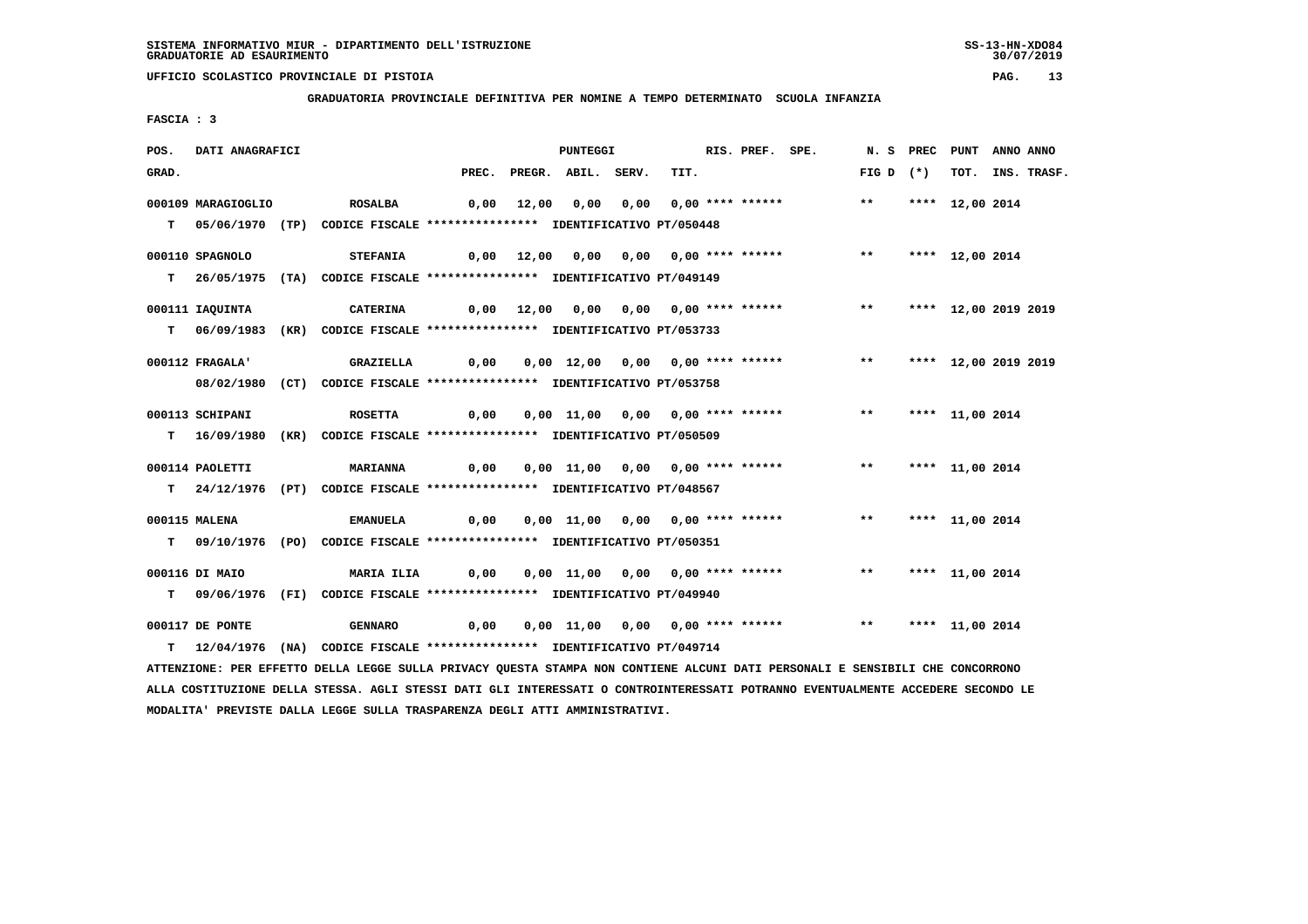**GRADUATORIA PROVINCIALE DEFINITIVA PER NOMINE A TEMPO DETERMINATO SCUOLA INFANZIA**

 **FASCIA : 3**

| POS.                                                                                                                          | DATI ANAGRAFICI  |  |                                                                            | PUNTEGGI |  |                          | RIS. PREF. SPE. |                                  |  |  |                                                            | N. S PREC PUNT ANNO ANNO |             |                    |                  |
|-------------------------------------------------------------------------------------------------------------------------------|------------------|--|----------------------------------------------------------------------------|----------|--|--------------------------|-----------------|----------------------------------|--|--|------------------------------------------------------------|--------------------------|-------------|--------------------|------------------|
| GRAD.                                                                                                                         |                  |  |                                                                            |          |  | PREC. PREGR. ABIL. SERV. |                 | TIT.                             |  |  |                                                            |                          | FIG D $(*)$ |                    | TOT. INS. TRASF. |
|                                                                                                                               | 000118 RICCOMI   |  | <b>GLENDA</b>                                                              | 0,00     |  |                          |                 | 0,00 11,00 0,00 0,00 **** ****** |  |  |                                                            |                          |             | ** **** 11,00 2014 |                  |
|                                                                                                                               |                  |  |                                                                            |          |  |                          |                 |                                  |  |  |                                                            |                          |             |                    |                  |
|                                                                                                                               |                  |  | T 30/12/1974 (PT) CODICE FISCALE *************** IDENTIFICATIVO PT/048396  |          |  |                          |                 |                                  |  |  |                                                            |                          |             |                    |                  |
| 000119 ROMEO                                                                                                                  |                  |  | <b>ANNALISA</b>                                                            | 0,00     |  |                          |                 | 0,00 11,00 0,00 0,00 **** ****** |  |  |                                                            | $\star\star$             |             | **** 11,00 2014    |                  |
|                                                                                                                               |                  |  | T 01/09/1976 (LU) CODICE FISCALE *************** IDENTIFICATIVO PT/048561  |          |  |                          |                 |                                  |  |  |                                                            |                          |             |                    |                  |
|                                                                                                                               |                  |  |                                                                            |          |  |                          |                 |                                  |  |  |                                                            |                          |             |                    |                  |
|                                                                                                                               | 000120 TERZANI   |  | <b>ALESSANDRO</b>                                                          |          |  |                          |                 |                                  |  |  |                                                            |                          |             |                    |                  |
|                                                                                                                               |                  |  | T 19/09/1959 (FI) CODICE FISCALE **************** IDENTIFICATIVO PT/048239 |          |  |                          |                 |                                  |  |  |                                                            |                          |             |                    |                  |
|                                                                                                                               |                  |  |                                                                            |          |  |                          |                 |                                  |  |  |                                                            |                          |             |                    |                  |
| 000121 FREDA                                                                                                                  |                  |  | TERESA                                                                     | 0,00     |  |                          |                 | 0,00 11,00 0,00 0,00 **** ****** |  |  |                                                            |                          |             | ** **** 11,00 2014 |                  |
|                                                                                                                               |                  |  | T 12/11/1982 (SA) CODICE FISCALE *************** IDENTIFICATIVO PT/047602  |          |  |                          |                 |                                  |  |  |                                                            |                          |             |                    |                  |
| 000122 TOTI                                                                                                                   |                  |  | <b>TATIANA</b>                                                             | 0,00     |  |                          |                 |                                  |  |  | 0,00 11,00 0,00 0,00 **** ****** *** **                    |                          |             | **** 11,00 2014    |                  |
|                                                                                                                               |                  |  | T 29/05/1980 (LU) CODICE FISCALE **************** IDENTIFICATIVO PT/048275 |          |  |                          |                 |                                  |  |  |                                                            |                          |             |                    |                  |
|                                                                                                                               |                  |  |                                                                            |          |  |                          |                 |                                  |  |  |                                                            |                          |             |                    |                  |
|                                                                                                                               | 000123 DESANDO   |  | CLAUDIA                                                                    | 0,00     |  |                          |                 | 0,00 11,00 0,00 0,00 **** ****** |  |  |                                                            | $***$                    |             | **** 11,00 2014    |                  |
|                                                                                                                               |                  |  | T 26/02/1965 (CZ) CODICE FISCALE *************** IDENTIFICATIVO PT/049349  |          |  |                          |                 |                                  |  |  |                                                            |                          |             |                    |                  |
|                                                                                                                               |                  |  |                                                                            |          |  |                          |                 |                                  |  |  |                                                            |                          |             |                    |                  |
|                                                                                                                               | 000124 BENEDETTI |  | SILVIA                                                                     |          |  |                          |                 |                                  |  |  |                                                            |                          |             | ** **** 11,00 2014 |                  |
|                                                                                                                               |                  |  | T 28/04/1962 (PT) CODICE FISCALE **************** IDENTIFICATIVO PT/048803 |          |  |                          |                 |                                  |  |  |                                                            |                          |             |                    |                  |
|                                                                                                                               |                  |  |                                                                            |          |  |                          |                 |                                  |  |  |                                                            |                          |             |                    |                  |
|                                                                                                                               | 000125 CHECCHI   |  | <b>ROBERTA</b>                                                             | 0,00     |  |                          |                 |                                  |  |  | 0,00 11,00 0,00 0,00 **** ****** *** ** ** **** 11,00 2014 |                          |             |                    |                  |
|                                                                                                                               |                  |  | T 28/03/1963 (PT) CODICE FISCALE **************** IDENTIFICATIVO PT/048274 |          |  |                          |                 |                                  |  |  |                                                            |                          |             |                    |                  |
| 000126 SPINA                                                                                                                  |                  |  | <b>AGATA MARIA</b>                                                         | 0,00     |  |                          |                 | 0,00 11,00 0,00 0,00 **** ****** |  |  |                                                            |                          |             | ** **** 11,00 2014 |                  |
|                                                                                                                               |                  |  | T 01/09/1982 (CT) CODICE FISCALE *************** IDENTIFICATIVO PT/052404  |          |  |                          |                 |                                  |  |  |                                                            |                          |             |                    |                  |
| ATTENZIONE: PER EFFETTO DELLA LEGGE SULLA PRIVACY QUESTA STAMPA NON CONTIENE ALCUNI DATI PERSONALI E SENSIBILI CHE CONCORRONO |                  |  |                                                                            |          |  |                          |                 |                                  |  |  |                                                            |                          |             |                    |                  |
|                                                                                                                               |                  |  |                                                                            |          |  |                          |                 |                                  |  |  |                                                            |                          |             |                    |                  |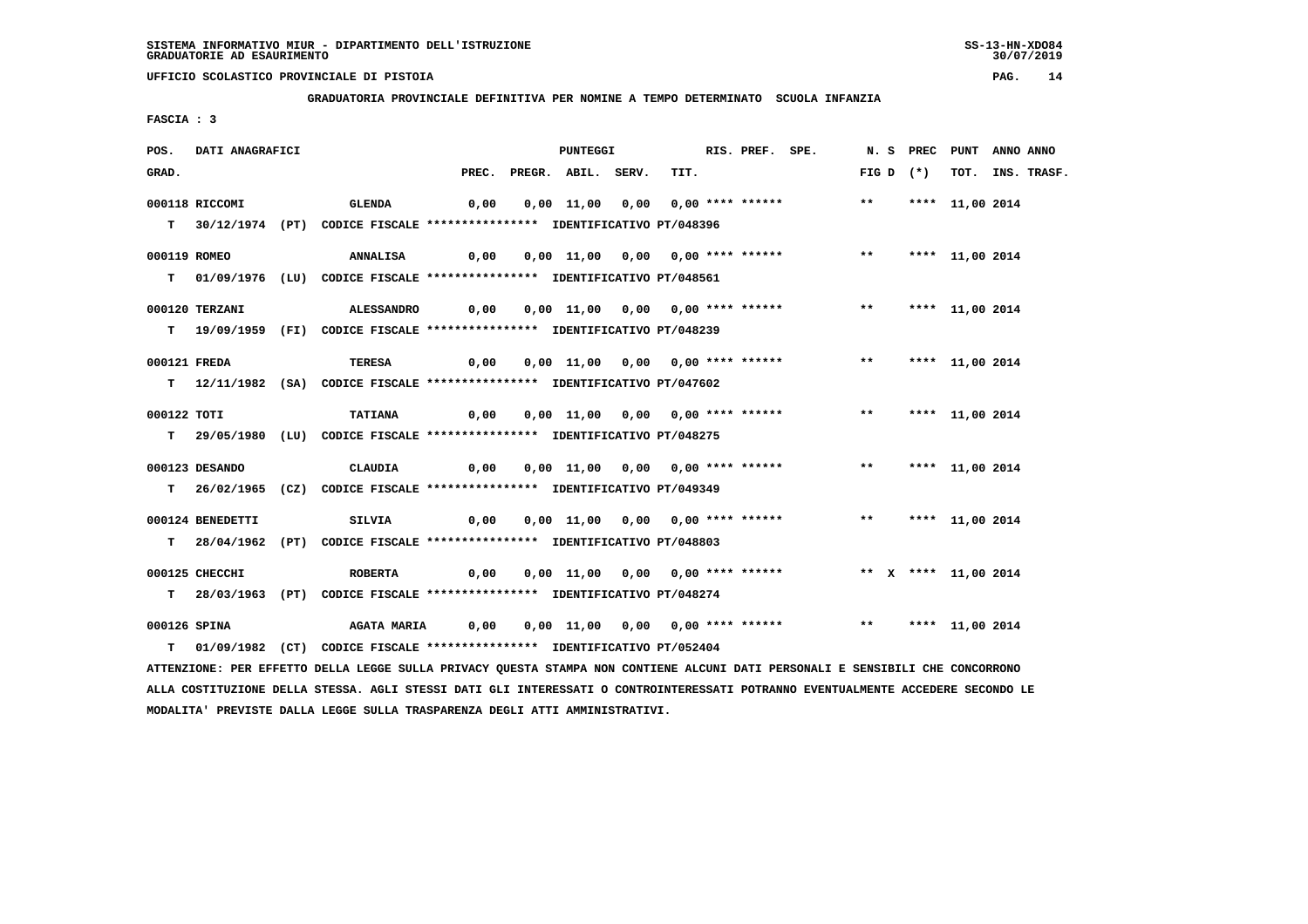**GRADUATORIA PROVINCIALE DEFINITIVA PER NOMINE A TEMPO DETERMINATO SCUOLA INFANZIA**

 **FASCIA : 3**

| POS.         | DATI ANAGRAFICI |      |                                                                           |      | PUNTEGGI |                          |  |                                           |  | RIS. PREF. SPE. |       | N. S PREC PUNT |                      | ANNO ANNO |             |
|--------------|-----------------|------|---------------------------------------------------------------------------|------|----------|--------------------------|--|-------------------------------------------|--|-----------------|-------|----------------|----------------------|-----------|-------------|
| GRAD.        |                 |      |                                                                           |      |          | PREC. PREGR. ABIL. SERV. |  | TIT.                                      |  |                 | FIG D | $(*)$          | TOT.                 |           | INS. TRASF. |
| 000127 GUIDI |                 |      | <b>ELISABETTA</b>                                                         |      |          |                          |  | 0,00 11,00 0,00 0,00 0,00 **** ******     |  |                 | $* *$ |                | **** 11,00 2014      |           |             |
| т            | 09/07/1979      | (VT) | CODICE FISCALE **************** IDENTIFICATIVO PT/050484                  |      |          |                          |  |                                           |  |                 |       |                |                      |           |             |
|              | 000128 COCCHI   |      | LAURA                                                                     | 0,00 |          |                          |  | $0,00$ 11,00 0,00 0,00 **** ****** *** ** |  |                 |       |                | **** 11,00 2014      |           |             |
| T.           | 28/05/1967      |      | (PO) CODICE FISCALE *************** IDENTIFICATIVO PT/049197              |      |          |                          |  |                                           |  |                 |       |                |                      |           |             |
|              | 000129 FINOCCHI |      | SUSANNA                                                                   | 0,00 |          |                          |  | 0,00 11,00 0,00 0,00 **** ******          |  |                 | $***$ |                | **** 11,00 2014      |           |             |
| T.           | 08/01/1964      | (PT) | CODICE FISCALE **************** IDENTIFICATIVO PT/050505                  |      |          |                          |  |                                           |  |                 |       |                |                      |           |             |
| 000130 FUSCO |                 |      | <b>CATERINA</b>                                                           | 0,00 |          |                          |  | $0,00$ 11,00 0,00 0,00 **** ****** *** ** |  |                 |       |                | **** 11,00 2019 2019 |           |             |
|              |                 |      | T 04/10/1980 (NA) CODICE FISCALE *************** IDENTIFICATIVO PT/053760 |      |          |                          |  |                                           |  |                 |       |                |                      |           |             |
| 000131 PAPA  |                 |      | <b>GIOVANNA</b>                                                           | 0,00 |          |                          |  | 0,00 11,00 0,00 0,00 **** ******          |  |                 | $***$ |                | **** 11,00 2019 2019 |           |             |
| т            | 17/05/1974 (CE) |      | CODICE FISCALE **************** IDENTIFICATIVO PT/053719                  |      |          |                          |  |                                           |  |                 |       |                |                      |           |             |
|              | 000132 RAIOLA   |      | <b>ADRIANA</b>                                                            |      |          |                          |  | 0,00 10,00 0,00 0,00 0,00 **** ******     |  |                 | $***$ |                | **** 10,00 2019 2019 |           |             |
|              |                 |      | 20/07/1979 (SA) CODICE FISCALE *************** IDENTIFICATIVO PT/053739   |      |          |                          |  |                                           |  |                 |       |                |                      |           |             |

 **ATTENZIONE: PER EFFETTO DELLA LEGGE SULLA PRIVACY QUESTA STAMPA NON CONTIENE ALCUNI DATI PERSONALI E SENSIBILI CHE CONCORRONO ALLA COSTITUZIONE DELLA STESSA. AGLI STESSI DATI GLI INTERESSATI O CONTROINTERESSATI POTRANNO EVENTUALMENTE ACCEDERE SECONDO LE MODALITA' PREVISTE DALLA LEGGE SULLA TRASPARENZA DEGLI ATTI AMMINISTRATIVI.**